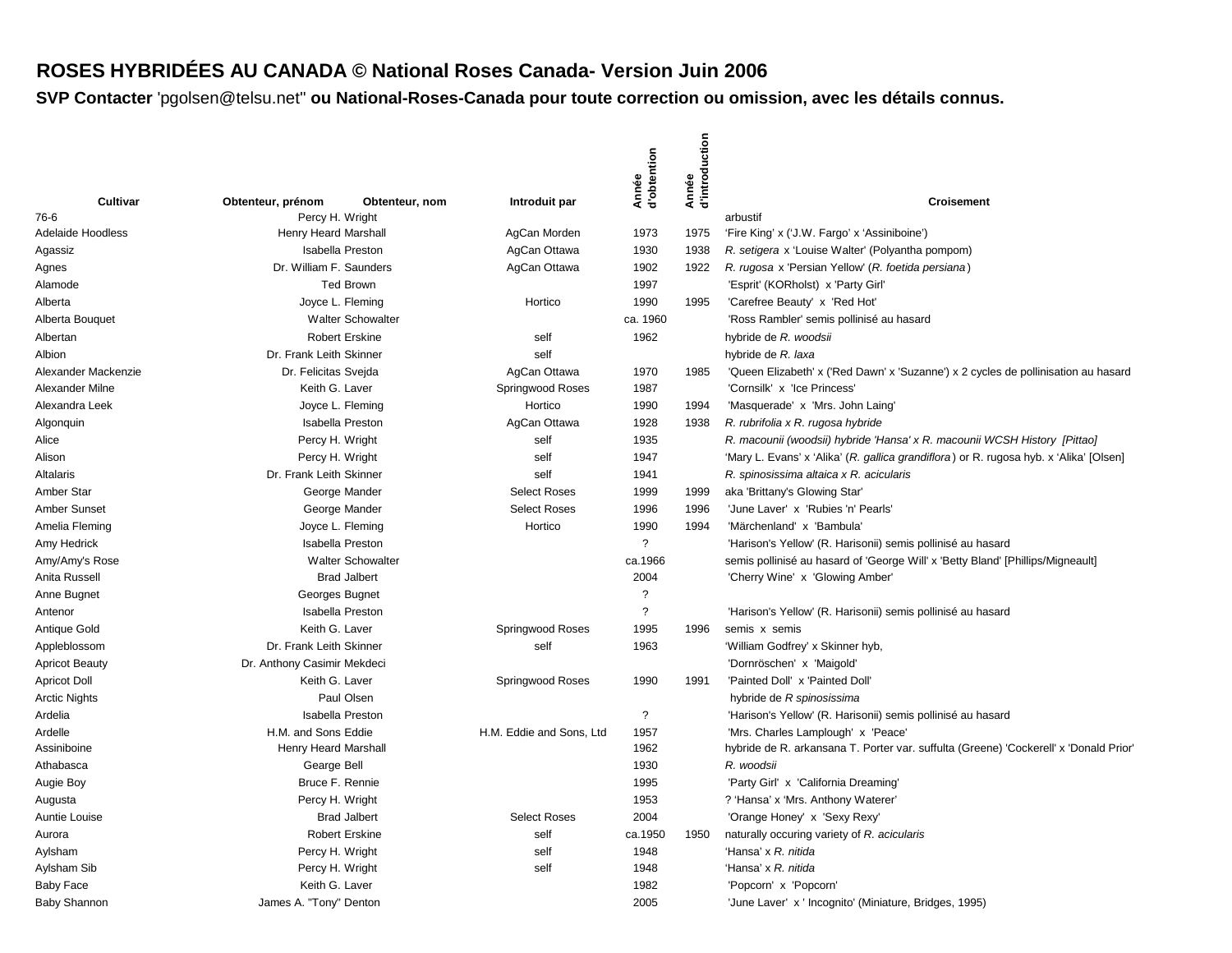|                           |                             |                           |                            | Année<br>d'obtention | Année<br>d'introduction |                                                                                                                                                |
|---------------------------|-----------------------------|---------------------------|----------------------------|----------------------|-------------------------|------------------------------------------------------------------------------------------------------------------------------------------------|
| Cultivar<br>Barrie        | Obtenteur, prénom           | Obtenteur, nom<br>Schloen | Introduit par              | 1973                 |                         | <b>Croisement</b><br>'Sumatra' x 'Fashion' (Floribunda, Boerner, 1947)                                                                         |
| <b>Beauty of Dropmore</b> | Dr. Frank Leith Skinner     |                           | self                       | 1956                 |                         | R. spinosissima altaica x R. spinosissima c.v. (double white form—Burnett Rose)                                                                |
| Beauty of Leafland        |                             | <b>Robert Erskine</b>     | self                       | ca 1963              |                         | 'Butterball' x 'Haidee'                                                                                                                        |
| Beauty's Blush            |                             | Cecil F. Patterson        | University of Saskatchewan | 1955                 |                         | hybride rugosa: 'Tetonkaha' x 'Pink Pearl'                                                                                                     |
| Bermuda Pink              |                             | Adam Golik                |                            | 1974                 |                         | Queen of Bermuda x Montezuma (Grandiflora, Swim, 1955)                                                                                         |
| Bertha                    |                             | Percy H. Wright           |                            | 1946                 |                         | (R. rugosa ('Hansa' [Brian Porter]) x hybride Perpetual) x (R. multiflora x R. blanda) ('Ames<br>Climber' [Brian Porter]) [Phillips/Migneault] |
| <b>Betty Bland</b>        | Dr. Frank Leith Skinner     |                           | self                       | 1926                 |                         | R. blanda x hyb. per. likely 'Captadans Hayward' (pollen parent) (Skinner); R. blanda x R.<br>rugosa [Schowalter/ Pittao]                      |
| <b>Betty Bugnet</b>       |                             | Georges Bugnet            | self                       | < 1957               |                         | possibly (R. acicularis x R. rugosa var kamtchatica) x (R. amblyotis x R. rugosa plena) x<br>'Betty Bland')                                    |
| <b>Betty Will</b>         |                             | <b>Robert Erskine</b>     | self                       | 1963                 |                         | 'George Will' x 'Betty Bland'                                                                                                                  |
| <b>Bikini Red</b>         |                             | Adam Golik                | Dynarose                   | 1974                 |                         | 'Queen of Bermuda' x 'Peace'                                                                                                                   |
| <b>Black Sapphire</b>     | Keith G. Laver              |                           | Springwood Roses           | 1995                 | 1995                    | 'Royal Victoria' x semis                                                                                                                       |
| <b>Blessed Event</b>      | Keith G. Laver              |                           | <b>Springwood Roses</b>    | 1993                 | 1993                    | ('Enjoy' (Miniature, Laver, 1989) x 'June Laver') x 'Party Girl'                                                                               |
| <b>Blue Angel</b>         |                             | Bruce F. Rennie           | Rennie Roses International | 1992                 |                         | 'Lavonde' x 'Shocking Blue'                                                                                                                    |
| Blue Ice                  | Keith G. Laver              |                           | Springwood Roses           | 1993                 | 1993                    | 'June Laver' x 'Apricot Doll'                                                                                                                  |
| Blueblood                 | Keith G. Laver              |                           |                            | 1982                 |                         | 'Dwarf King '78' x 'Hokey Pokey'                                                                                                               |
| <b>Blushing Blue</b>      |                             | Bruce F. Rennie           |                            | 1988                 | 1989                    | 'Shocking Blue' x 'Twilight Trail'                                                                                                             |
| <b>Bob Fleming</b>        |                             | Joyce L. Fleming          | Hortico                    | 1999                 | 2004                    |                                                                                                                                                |
| Bob's Double White Altai  |                             | <b>Robert Erskine</b>     | self                       |                      |                         | semis de 'Harison's Yellow' x R. spinosissima altaica                                                                                          |
| <b>Bobolink</b>           |                             | Percy H. Wright           | self                       | 1982                 |                         | hybride de R. spinosissima altaica : F3 or F4 R. spinosissima altaica x 'Hazeldean'                                                            |
| Bonavista                 | Dr. Felicitas Sveida        |                           | AgCan Ottawa               | 1964                 | 1977                    | 'Schneezwerg' x 'Némésis' (1977 MR 10 & 11)                                                                                                    |
| Bonhomme                  | Keith G. Laver              |                           |                            | 1986                 |                         | mutant spontané de 'Blueblood'                                                                                                                 |
| Bonnie                    |                             | Percy H. Wright           |                            | 1956                 |                         | 'Hansa' x R. nitida (1955 WCSH History [Pittao])                                                                                               |
| <b>Brilliant</b>          |                             | <b>Robert Erskine</b>     |                            |                      |                         | semis de 'Little Betty'                                                                                                                        |
| <b>Brother Sun</b>        |                             | Joyce L. Fleming          | Hortico                    | 1991                 | 1998                    | 'Goldener Olymp' x 'Australian Gold'                                                                                                           |
| <b>Buffy Sainte-Marie</b> |                             | George Mander             | <b>Select Roses</b>        | 1996                 | 1996                    | 'June Laver' x 'Rubies 'n' Pearls'                                                                                                             |
| Burnaby                   | H.M. and Sons Eddie         |                           | Peterson & Dering          | 1954                 |                         | Phyllis Gold' x 'President Herbert Hoover' (aka 'Gold Heart')                                                                                  |
| <b>Burning Ember</b>      |                             | <b>Ted Brown</b>          |                            | 2000                 |                         |                                                                                                                                                |
| <b>Butterball</b>         | Dr. Frank Leith Skinner     |                           | self                       | 1950                 |                         | hybride de R. spinosissima altaica                                                                                                             |
| <b>Butterflies</b>        | Dr. Anthony Casimir Mekdeci |                           | Hortico                    | 1997                 |                         | 'Dornröschen' x 'Golden Wings'                                                                                                                 |
| By Design                 | Keith G. Laver              |                           | Springwood Roses           | 1992                 | 1992                    | ('Breezy' x 'Julie Ann') x ('June Laver' x 'Painted Doll')                                                                                     |
| Cacaphony                 |                             | Adam Golik.               | Dynarose                   | 1974                 |                         | 'Baccará' x 'Golden Showers'                                                                                                                   |
| California Blonde         |                             | Bruce F. Rennie           | Rennie Roses International | 1993                 | 1995                    | 'Party Girl' x 'Tooth of Time'                                                                                                                 |
| California Dreaming       |                             | Bruce F. Rennie           |                            | 1987                 |                         | 'Julie Ann' x 'Black Jade' (ARS 'Black Jack')                                                                                                  |
| California Girl           |                             | Bruce F. Rennie           |                            | 1986                 |                         | 'Julie Ann' x 'Red Love'                                                                                                                       |
| California Sun            |                             | Bruce F. Rennie           |                            | 1988                 |                         | 'Shocking Blue' x 'Rise 'n' Shine'                                                                                                             |
| California Surf           |                             | Bruce F. Rennie           |                            | 1987                 |                         | semis x semis                                                                                                                                  |
| Canadian Dream            |                             | <b>Ted Brown</b>          |                            | 1997                 |                         | 'Nymphenberg' x semis                                                                                                                          |
| Canadian Jubilee          |                             | John H. Dunlop            |                            | 1927                 |                         | 'Priscilla' (Tea, Lambert, 1886) x 'Commonwealth' (hybride de Thé, Montgomery, 1923)                                                           |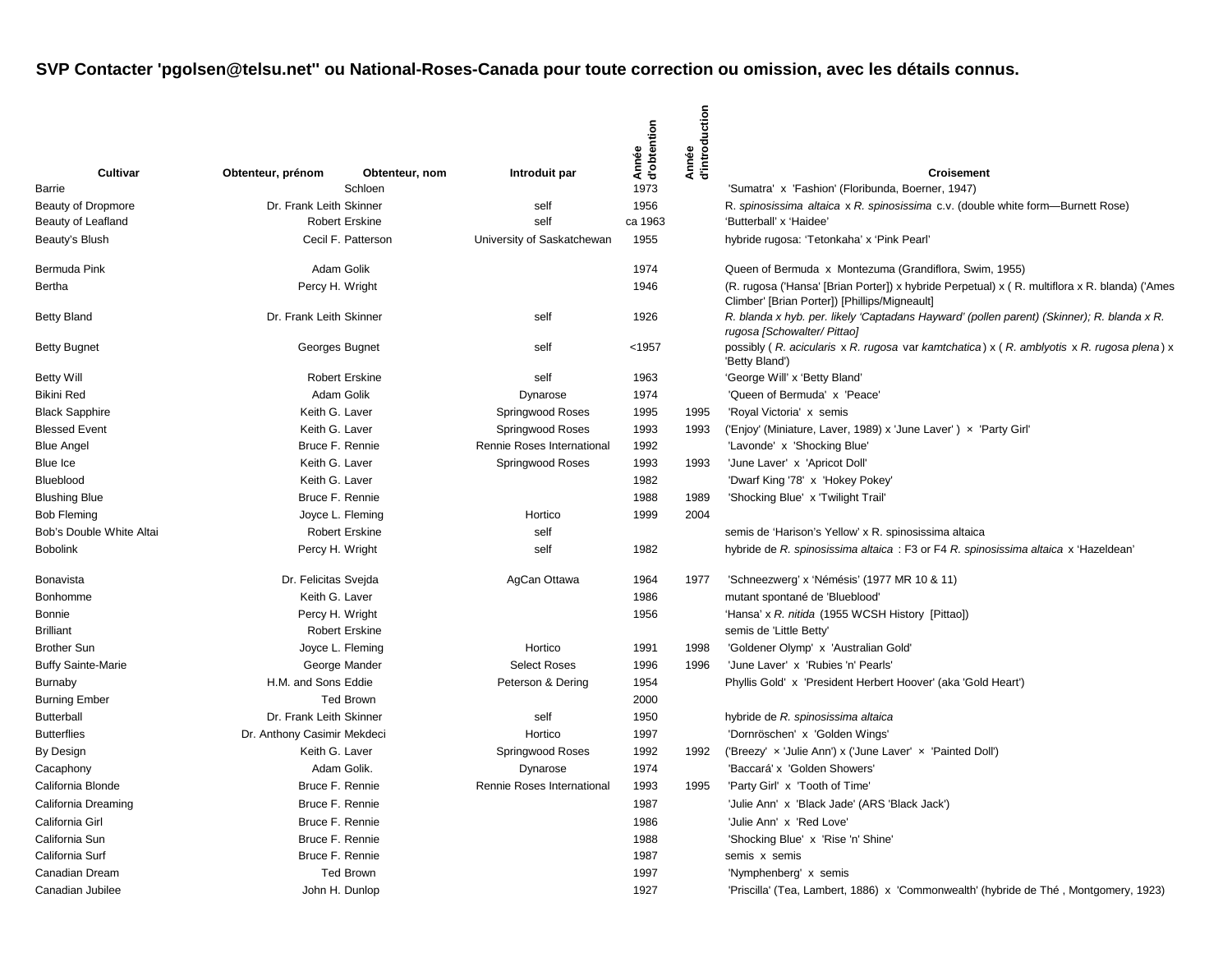| Cultivar                   | Obtenteur, prénom       | Obtenteur, nom          | Introduit par              | Année<br>d'obtention     | Année<br>d'introduction | <b>Croisement</b>                                                                               |
|----------------------------|-------------------------|-------------------------|----------------------------|--------------------------|-------------------------|-------------------------------------------------------------------------------------------------|
| <b>Canadian Northlight</b> |                         | George Mander           |                            | 1984                     |                         | ('Fragrant Cloud' x 'Diamond Jubilee') x 'Super Sun'                                            |
| Canadian White Star        |                         | George Mander           | Hortico                    | 1980                     | 1985                    | 'Blanche Mallerin x Pascali                                                                     |
| Captadans Samuel Holland   | Dr. Felicitas Svejda    |                         | AgCan Ottawa               | 1981                     | 1991                    | croisement entre deux lignées dérivant toutes deux de R. kordesii, 'Red Dawn' et 'Suzanne'      |
| Caribbean Queen            | Bruce F. Rennie         |                         | Rennie Roses International | 1987                     | 1987                    | 'Sunday Brunch' x 'Gold Mine' (Enregistrement retiré)                                           |
| Caribou                    |                         | <b>Isabella Preston</b> | AgCan Ottawa               | 1934                     | 1946                    | 'Ross Rambler' x (R. glauca x R. eglantaria)                                                    |
| Carla                      |                         | <b>Robert Erskine</b>   |                            | 1963                     |                         | 'Will Alderman' x 'Hansa'                                                                       |
| Carlea                     | Percy H. Wright         |                         |                            | 1965                     |                         | R. blanda hybride ou semis de 'Betty Bland'                                                     |
| <b>Carlos Beauty</b>       |                         | <b>Robert Erskine</b>   | self                       | 1963                     |                         | variété naturllement produite de R. acicularis, possiblement 1960                               |
| Carlos Dawn                |                         | <b>Robert Erskine</b>   |                            | c.1960                   |                         |                                                                                                 |
| <b>Carlos Games</b>        |                         | <b>Robert Erskine</b>   |                            |                          |                         | semis inconnu de 'Lac La Nonne' [Georges Bugnet]                                                |
| Carlos Perpetual           |                         | <b>Robert Erskine</b>   | self                       | $\overline{?}$           |                         | 'Lac La Nonne' x 'Pinocchio' & others                                                           |
| Carlos Red                 |                         | <b>Robert Erskine</b>   | self                       | ca1960                   |                         | R. acicularis                                                                                   |
| Carlsham                   |                         | <b>Robert Erskine</b>   |                            | 1964                     |                         | 'Hansa' x R. nitida                                                                             |
| Carmenetta                 | <b>Isabella Preston</b> |                         | AgCan Ottawa               | 1923                     | 1923                    | R glauca x R. rugosa; R. x rubrosa, R. rubrifolia 'Carmenetta', Rubrifolia 'Carmenetta'         |
| Caroyal                    | <b>Robert Erskine</b>   |                         | self                       | $\overline{\phantom{a}}$ |                         | 'Hansa' x 'Lac La Nonne'                                                                        |
| Casa Loma                  | Hortico                 |                         | Hortico                    | $\boldsymbol{\gamma}$    |                         |                                                                                                 |
| Cathy Wade                 | Larry Lougheed          |                         |                            | 1990                     |                         |                                                                                                 |
| Chamcook                   | unknown                 |                         |                            | <1859                    |                         | forme naine de R. gallica                                                                       |
| Champlain                  | Dr. Felicitas Svejda    |                         | AgCan Ottawa               | 1973                     | 1982                    | (R. kordesii x semis tetraploide de 'Max Graf') x ('Red Dawn' x 'Suzanne' pollinisée au hasard) |
| <b>Chariot of Roses</b>    |                         | C. & H. Fischer         | Alpenflors                 | 1986                     |                         | semis x 'Fairy Moss'                                                                            |
| <b>Charles Albanel</b>     | Dr. Felicitas Svejda    |                         | AgCan Ottawa               | 1970                     | 1982                    | 2 cycles de pollinisation au hasard de 'Souvenir de Philemon Cochet'                            |
| <b>Charlotte Marie</b>     |                         | Joyce L. Fleming        | Hortico                    | 1991                     | 1998                    | 'Märchenland' x R. virginiana                                                                   |
| Cheesecake                 |                         | <b>Ted Brown</b>        |                            | 1997                     |                         | 'Esprit' (KORholst) x 'Party Girl'                                                              |
| Cherry Wine                |                         | <b>Brad Jalbert</b>     | <b>Select Roses</b>        | 1993                     | 1994                    | 'Dee Bennett' x 'Winsome' (Mini, Saville 1984)                                                  |
| Chippewa                   |                         | <b>Isabella Preston</b> | AgCan Ottawa               | 1923                     | 1938                    | R. glauca (rubifolia) x 'White Tausendschon' cl                                                 |
| Claire Laberge             |                         | Joyce L. Fleming        | Hortico                    | 1993                     | 2001?                   | 'Jens Munk' x 'Scabrosa'                                                                        |
| <b>Clarion Call</b>        |                         | Joyce L. Fleming        | Hortico                    | 1987                     | 1994                    | 'Canadian Centennial' x 'Träumerei'                                                             |
| Colour Parade              | Keith G. Laver          |                         | Springwood Roses           | 1991                     | 1992                    | 'Breezy' x 'Julie Ann'                                                                          |
| Conestoga                  |                         | <b>Isabella Preston</b> | AgCan Ottawa               | 1934                     | 1946                    | semis pollinisé au hasard de 'Betty Bland'                                                      |
| Confederation              |                         | Golik.                  | <b>Ellesmere Nursery</b>   | 1964                     | 1964                    | 'Queen o' the Lakes' x 'Serenade'                                                               |
| <b>Conservency Rose</b>    |                         | <b>Ruth Pallek</b>      |                            | 1996                     |                         | Inconnu x Inconnu                                                                               |
| Cool Dude                  | Bruce F. Rennie         |                         |                            | 1995                     |                         | semis x 'Blushing Blue'                                                                         |
| Coral 'n' Gold             |                         | George Mander           | <b>Select Roses</b>        | 1995                     | 1995                    | 'June Laver' x 'Rubies 'n' Pearls'                                                              |
| <b>Coral Reef</b>          |                         | <b>Brad Jalbert</b>     |                            | 2004                     |                         | 'Dresden Doll' x 'Silver Jubilee' (hybride de Thé, Cocker, 1978)                                |
| <b>Coral Sand</b>          | Bruce F. Rennie         |                         | Rennie Roses International | 1990                     | 1991                    | 'Paul Shirville' x 'Shocking Blue'                                                              |
| Coralee                    |                         | Ed. Robinson            |                            | < 1963                   |                         | 'Harison's Yellow' x 'Betty Bland'                                                              |
| Corinne                    |                         | <b>Ted Brown</b>        | Robinson                   | 1997                     |                         | 'Esprit' (KORholst) x 'Indian Summer' (hybride de Thé, Pearce 1991)                             |
| Cowichan Super             |                         | <b>Tamarack Roses</b>   |                            | 1975                     |                         |                                                                                                 |
| Cree                       |                         | <b>Isabella Preston</b> | AgCan Ottawa               | 1920                     | 1931                    | R. rugosa (double white) x R. spinosissima var. hispida                                         |
| Crème Glacée               | Keith G. Laver          |                         | Springwood Roses           | 1988                     | 1990                    | 'June Laver' x 'Summer Butter'                                                                  |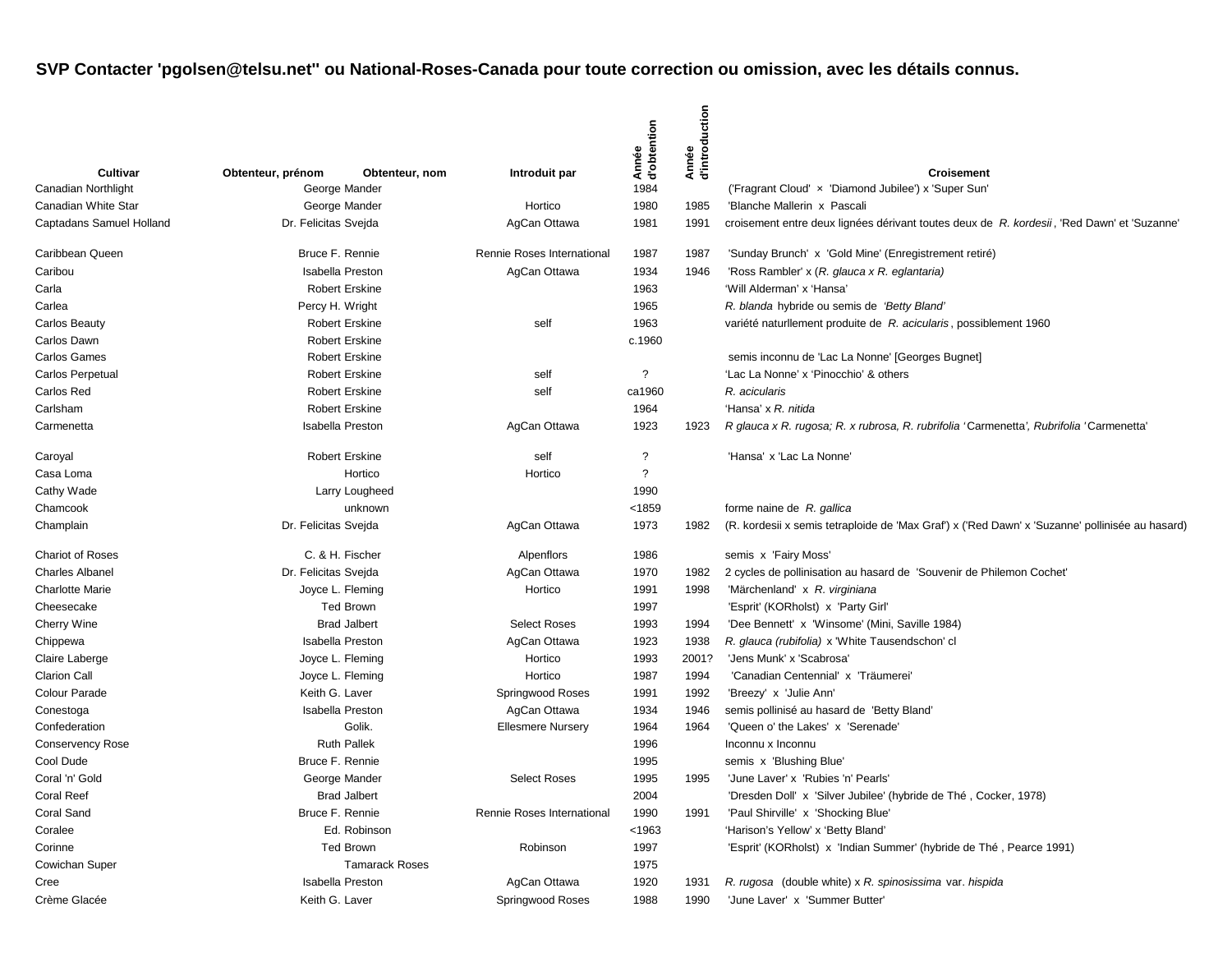|                             |                                             |                                    |                            | Année<br>d'obtention | Année<br>d'introduction |                                                                                                  |
|-----------------------------|---------------------------------------------|------------------------------------|----------------------------|----------------------|-------------------------|--------------------------------------------------------------------------------------------------|
| Cultivar<br>Crimson Star    | Obtenteur, prénom<br>James A. "Tony" Denton | Obtenteur, nom                     | Introduit par              | 2000                 |                         | <b>Croisement</b><br>'June Laver' x 'Glowing Amber'                                              |
| Cristdans Cira              |                                             | William Vanderkruk                 | Hortico                    | 1996                 | 1995                    | Une rose découverte                                                                              |
| <b>Crystal Star</b>         | Julius J. Muha                              |                                    | <b>Mori Miniatures</b>     | 1994                 | 1994                    | 'Pink Petticoat' x 'Tooth of Time'                                                               |
| Cumberland                  | Robert Henry Anderson                       |                                    | D Robinson                 | 1953                 |                         | non enregistré                                                                                   |
| <b>Cuthbert Grant</b>       | <b>Henry Heard Marshall</b>                 |                                    | AgCan Morden               | 1967                 |                         | ('Crimson Glory' x ('Donald Prior' x R. arkansana)) x 'Assiniboine'                              |
| Cutie Pie                   | Bruce F. Rennie                             |                                    | Rennie Roses International | 1988                 | 1989                    | 'Tangerine Mist' x 'California Girl'                                                             |
| Dainty Bouquet <sup>™</sup> | Keith G. Laver                              |                                    | Springwood Roses           | 1994                 | 1994                    | semis x 'Pink Bouquet' (Miniature, Laver, 1987)                                                  |
| Daniel Philip               | Joyce L. Fleming                            |                                    | Hortico                    | 1989                 |                         | 1999 semis de 'Morden Fireglow' x semis                                                          |
| Danielle                    |                                             | <b>Ted Brown</b>                   |                            | 1997                 |                         | 'Esprit' (KORholst) x 'Party Girl'                                                               |
| Danse Azteque               |                                             | <b>Gilles Gailloux</b>             |                            | 1985                 |                         | 'Baby Masquerade' x semis                                                                        |
| David Leek                  | Joyce L. Fleming                            |                                    | Hortico                    | 1990                 |                         | 1996 Masquerade' x 'Mrs John Laing'                                                              |
| David Thompson              | Dr. Felicitas Svejda                        |                                    | AgCan Ottawa               | 1970                 | 1979                    | 'Schneezwerg' x 'Fru Dagmar Hartopp') pollinisée au hasard                                       |
| Daybreak                    |                                             | <b>Robert Erskine</b>              | self                       | 1960                 |                         | 'Hansa' x R. macounii ? or R. woodsii (Olsen) (Erskine 30 petales, rouge)                        |
| De Montarville              |                                             | Dr. Felicitas Svejda / Ian Ogilvie | AgCan L'Assomption         | 1982                 | 1997                    | [('Queen Elizabeth' x 'Arthur Bell') x (R. kordesii x D24 pollinisation au hasardD24 de 2 cycles |
|                             |                                             |                                    |                            |                      |                         | de pollinisation au hasard de {'Red Pinocchio', 'Joanna Hill' et R spinosissima alticia})]       |
| Display (Porter)            | Percy H. Wright                             |                                    |                            | 1980                 |                         | hybride de R. laxa                                                                               |
| Doctor Merkeley             |                                             | ?                                  | Dr. F. L. Skinner          | 1924                 | 1924 int.               |                                                                                                  |
| Dorothy A. Golik            | Adam Golik.                                 |                                    |                            | 1973                 |                         | 'Tropicana' x 'Peace'                                                                            |
| Dorothy Evans               | Percy H. Wright                             |                                    |                            | 1945                 |                         |                                                                                                  |
| Dorothy Fowler              | Dr. Frank Leith Skinner                     |                                    |                            | 1938                 |                         | R. rugosa x (R. acicularis x R. spinosissima) MR 10 & 11                                         |
| Double Carlos Red           |                                             | <b>Robert Erskine</b>              | self                       |                      |                         | 'Albertan' x 'Carlos Red' (Olsen)                                                                |
| Double Cream Altai          | John Alexander Wallace                      |                                    |                            |                      |                         | hybride de R. spinosissima altaica                                                               |
| Double Date™                | Keith G. Laver                              |                                    | Springwood Roses           | 1993                 |                         | ('Breezy' x semis de 'June Laver') x semis                                                       |
| Double Red Simonet          |                                             | <b>Robert Simonet</b>              |                            |                      |                         | 'Aylsham' x 'George Will'                                                                        |
| Dr. F.L. Skinner            |                                             | <b>Robert Simonet</b>              |                            | 1964                 |                         | 'Joanna Hill' x R. spinosissima altaica ou une sélection de sa F2                                |
| Dr. Harry Upshall           | Joyce L. Fleming                            |                                    | Hortico                    | 1986                 | 1993                    | 'Liverpool Echo' x R. foetida persiana                                                           |
| Dream Baby                  | Bruce F. Rennie                             |                                    | Rennie Roses International | 1993                 | 1993                    | 'Party Girl x 'Silver Phantom'                                                                   |
| Dream Lover                 | Bruce F. Rennie                             |                                    |                            | 1995                 |                         | 'Pink Sheri' x 'Innocent Blush'                                                                  |
| <b>Dropmore Yellow</b>      | Dr. Frank Leith Skinner                     |                                    |                            |                      |                         | R. foetida lutea x R. spinosissima altaica                                                       |
| Du Pre Tell                 |                                             | <b>Ted Brown</b>                   | <b>Ted Brown</b>           | 2001                 |                         | mutant spontané de 'Jacqueline de Pré'                                                           |
| Easter Bunny                | Bruce F. Rennie                             |                                    |                            | 1995                 |                         | Lavonde' x semis                                                                                 |
| Echo                        | Percy H. Wright                             |                                    |                            | 1982                 |                         | semis de 'Alika'                                                                                 |
| <b>Eddie's Advent</b>       |                                             | H. M. Eddie                        |                            | 1938                 |                         | 'Mrs. Sam McGredy' x 'Edith Krause'                                                              |
| Eddie's Cream               |                                             | H. M. Eddie                        |                            | 1956                 |                         | 'Golden Rapture' x 'Lavender Pinocchio'                                                          |
| Eddie's Crimson             |                                             | H. M. Eddie                        |                            | 1956                 |                         | 'Donald Prior' x hybride de R. moyesii                                                           |
| Eddie's Jewel               |                                             | H. M. Eddie                        |                            | 1962                 |                         | 'Donald Prior' x hybride de R. moyesii                                                           |
| Eileen Merkeley             |                                             | inconnu                            | Skinner                    | 1955                 |                         | (hybride produit par Dr. Merkeley?)                                                              |
| Eliza                       | Dr. Frank Leith Skinner                     |                                    |                            | 1961                 |                         | hybride de R. laxa                                                                               |
| Elmira                      | Dr. Felicitas Svejda                        |                                    | AgCan Ottawa               | 1969                 | 1977                    | 'Schneezwerg' x 'Old Blush'                                                                      |
| Eloise                      | Joyce L. Fleming                            |                                    | Hortico                    | 1998                 | 2003                    | 'Alberta' x 'Lavender Dream'                                                                     |
| <b>Endless Summer</b>       | Bruce F. Rennie                             |                                    | Rennie Roses International | 1988                 | 1990                    | 'Paul Shirville' x 'California Dreaming'                                                         |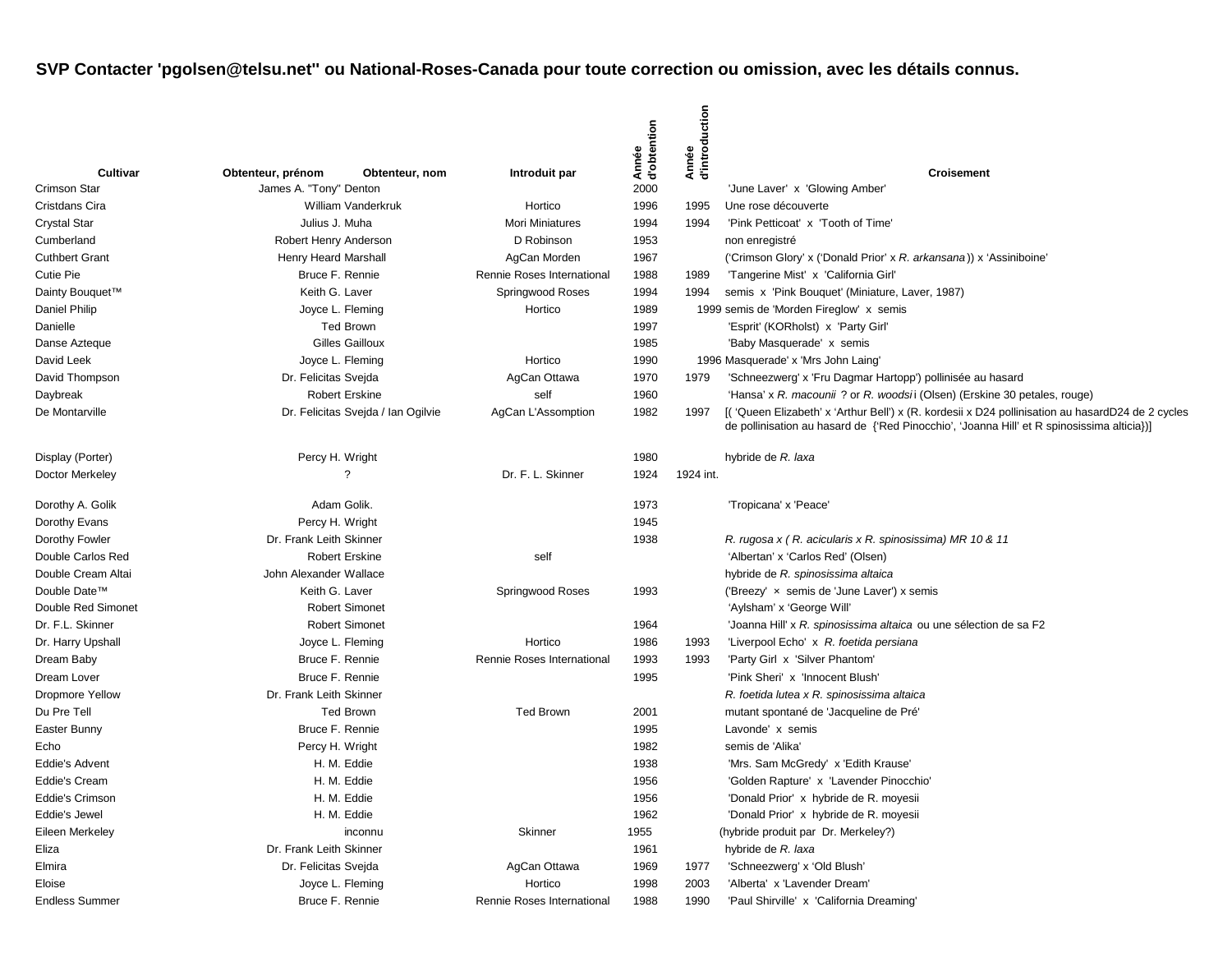| Cultivar                  | Obtenteur, prénom                                                 | Obtenteur, nom                     | Introduit par       | Année<br>d'obtention | Année<br>d'introduction | Croisement                                                                                                                                    |
|---------------------------|-------------------------------------------------------------------|------------------------------------|---------------------|----------------------|-------------------------|-----------------------------------------------------------------------------------------------------------------------------------------------|
| <b>Enduring Love</b>      |                                                                   | <b>Carl Pallek</b>                 |                     | 1998                 |                         |                                                                                                                                               |
| Enjoy                     | Keith G. Laver                                                    |                                    | Springwood Roses    | 1989                 | 1990                    | ('Mouldans Rouge' x semis) x 'Party Girl'                                                                                                     |
| Erie                      |                                                                   | <b>Isabella Preston</b>            | AgCan Ottawa        | 1935                 | 1946                    | {'Ross Rambler' x (R. rugosa x R. eglanteria)} x semis pollinisé au hasard                                                                    |
| Erie Treasure             |                                                                   | C. D. Wedrick                      |                     | 1925                 |                         | 'Souvenir de Pierre Leperdrieux' x 'Nova Zembla'                                                                                              |
| Erdans Fleming            |                                                                   | Joyce L. Fleming                   | Hortico             | 1992                 | 1997                    | 'Sunsation' (hybride de Thé, Kordes, 1987) x 'Henry Kelsey'                                                                                   |
| Espoir                    |                                                                   | Gilles Gailloux                    |                     | 1984                 |                         | semis x semis                                                                                                                                 |
| Eureka                    | Percy H. Wright                                                   |                                    |                     | 1956                 |                         | 'Betty Bland' x 'Ames Climber' (Ames No. 5) (Ames No. 6 acc. to WCSH 1955 [Brian Porter])<br>R. blanda x 'Ames Climber' WCSH History [Pittao] |
| Evelyn Redfern            |                                                                   | Joyce L. Fleming                   | Hortico             | 1997                 | 2002                    | 'Morden Fireglow' x 'Bonica' (arbustif, Meilland)                                                                                             |
| Everglo                   | Keith G. Laver                                                    |                                    |                     | 1998                 |                         |                                                                                                                                               |
| Exhibitionist!            |                                                                   | <b>Brad Jalbert</b>                | <b>Select Roses</b> | 2004                 | 2004                    | semis x 'Black Jade'                                                                                                                          |
| Exposé                    | James A. "Tony" Denton                                            |                                    |                     | 2001                 |                         | Hot Tamale' x 'Reiko'                                                                                                                         |
| F95                       | Dr. Felicitas Svejda                                              |                                    | not introduced      |                      |                         | semis de 'Martdans Frobisher'                                                                                                                 |
| <b>Fair Genie</b>         | Keith G. Laver                                                    |                                    | Springwood Roses    | 1988                 | 1990                    | 'Breezy' x 'June Laver'                                                                                                                       |
| Fairqueen                 | James A. "Tony" Denton                                            |                                    |                     | 2001                 |                         | 'Fairhope' x 'Behold'                                                                                                                         |
| <b>Fall Festival</b>      | Keith G. Laver                                                    |                                    | Springwood Roses    | 1997                 |                         | semis x 'Springwood Red Victor'                                                                                                               |
| <b>Fancy Potluck</b>      | Keith G. Laver                                                    |                                    | Springwood Roses    | 1998                 | 1998                    | semis x 'Antique Gold'                                                                                                                        |
| Felicity                  | Percy H. Wright                                                   |                                    |                     | 1940                 |                         | 'Betty Bland' (?) x R. arkansana (?)                                                                                                          |
| Félix Leclerc             | Dr. Felicitas Svejda & Claude Richer AgCan St. Jean sur Richelieu |                                    | QC                  | 1977                 | 2007                    | [(R. kordesii x ('Red Dawn' x 'Suxanne')pollinisation au hasard] x [('Red Dawn' x<br>'Suzanne')pollinisation au hasard]                       |
| <b>Festival Fanfare</b>   |                                                                   | Ogilvie                            |                     | 1982                 |                         |                                                                                                                                               |
| Fiesta Clown              | Keith G. Laver                                                    |                                    | Springwood Roses    | 1994                 | 1994                    | ('June Laver' x semis) x ('Painted Doll' x 'June Laver')                                                                                      |
| Flame Bouquet             | Keith G. Laver                                                    |                                    | Springwood Roses    | 1998                 |                         |                                                                                                                                               |
| <b>Flaming Potluck</b>    | Keith G. Laver                                                    |                                    | Springwood Roses    | 1995                 | 1995                    | semis x semis                                                                                                                                 |
| <b>Flaming Sunset</b>     | H.M. and Sons Eddie                                               |                                    |                     | 1948                 |                         | mutant spontané de 'McGredy's Sunset'                                                                                                         |
| For Keeps                 |                                                                   | Hortico                            | Hortico             | 2002                 |                         |                                                                                                                                               |
| Forever Mine              |                                                                   | Bruce F. Rennie                    |                     | 1993                 |                         | 'Hap Renshaw' x 'Party Girl'                                                                                                                  |
| Fort George               | Percy H. Wright                                                   |                                    |                     | < 1956               |                         | peut-être une forme de R. pisocarpa [Brian Porter]& WCSH History [Pittao]                                                                     |
| Foxtrot                   |                                                                   | <b>Ted Brown</b>                   |                     | 1997                 |                         | 'Esprit' (KORholst) x 'Stretch Johnson'                                                                                                       |
| <b>Fragrant Carpet</b>    |                                                                   | <b>Ted Brown</b>                   |                     | 1997                 |                         | semis x semis                                                                                                                                 |
| <b>Fragrant Morning</b>   |                                                                   | Bruce F. Rennie                    |                     | 1990                 |                         | 'Sunsprite' x semis                                                                                                                           |
| <b>Fragrant Obsession</b> |                                                                   | Bruce F. Rennie                    |                     | 1995                 |                         | 'Lavonde' x 'Blushing Blue'                                                                                                                   |
| Frank W. Dunlop           |                                                                   | John H. Dunlop                     | Totty               | 1919                 |                         | 'Mrs Charles E. Russell' x 'Mrs George Shawyer'                                                                                               |
| <b>Fringed Betty</b>      |                                                                   | <b>Robert Erskine</b>              |                     |                      |                         | 'Wasagaming' x 'Betty Bugnet'                                                                                                                 |
| Frontenac                 |                                                                   | Dr. Felicitas Svejda / Ian Ogilvie | AgCan L'Assomption  | 1981                 | 1993                    | [('Queen Elizabeth' x 'Author Bell') x ('Dbl Res Simonet' x 'von Scharnhorst')] x 'Felix Leclerc'                                             |
| Gary Michael              |                                                                   | <b>Brad Jalbert</b>                |                     | 2004                 |                         | 'Sandlewood' x 'Sexy Rexy'                                                                                                                    |
| Gay Centennial            |                                                                   | Ed. Robinson                       |                     | 1972                 |                         | R. gallica x 'Suzanne'                                                                                                                        |
| George Vancouver          |                                                                   | Dr. Felicitas Svejda / Ian Ogilvie | AgCan L'Assomption  | 1983                 | 1995                    | L83 x lignée de croisement E10. E10 derivée de L15 x Champlaine. L15 derivée de (R.<br>kordesii x semis('Red Dawn' x 'Suzanne')               |
| George Will               | Dr. Frank Leith Skinner                                           |                                    | self                | 1939                 |                         | (R. rugosa x R. acicularis) x 'Gruss an Teplitz'                                                                                              |
| Gerda Hnatyshyn           |                                                                   | <b>Brad Jalbert</b>                |                     | 2004                 |                         | 'Pristine' (hybride de Thé, Warriner 1978) x 'New Zealand'                                                                                    |
| Girl Guide                |                                                                   | George Hepworth                    |                     |                      |                         |                                                                                                                                               |
| Gleam                     |                                                                   | Robert Erskine                     | self                | 1999                 |                         | 'Will Alderman' x 'Marie Bugnet'                                                                                                              |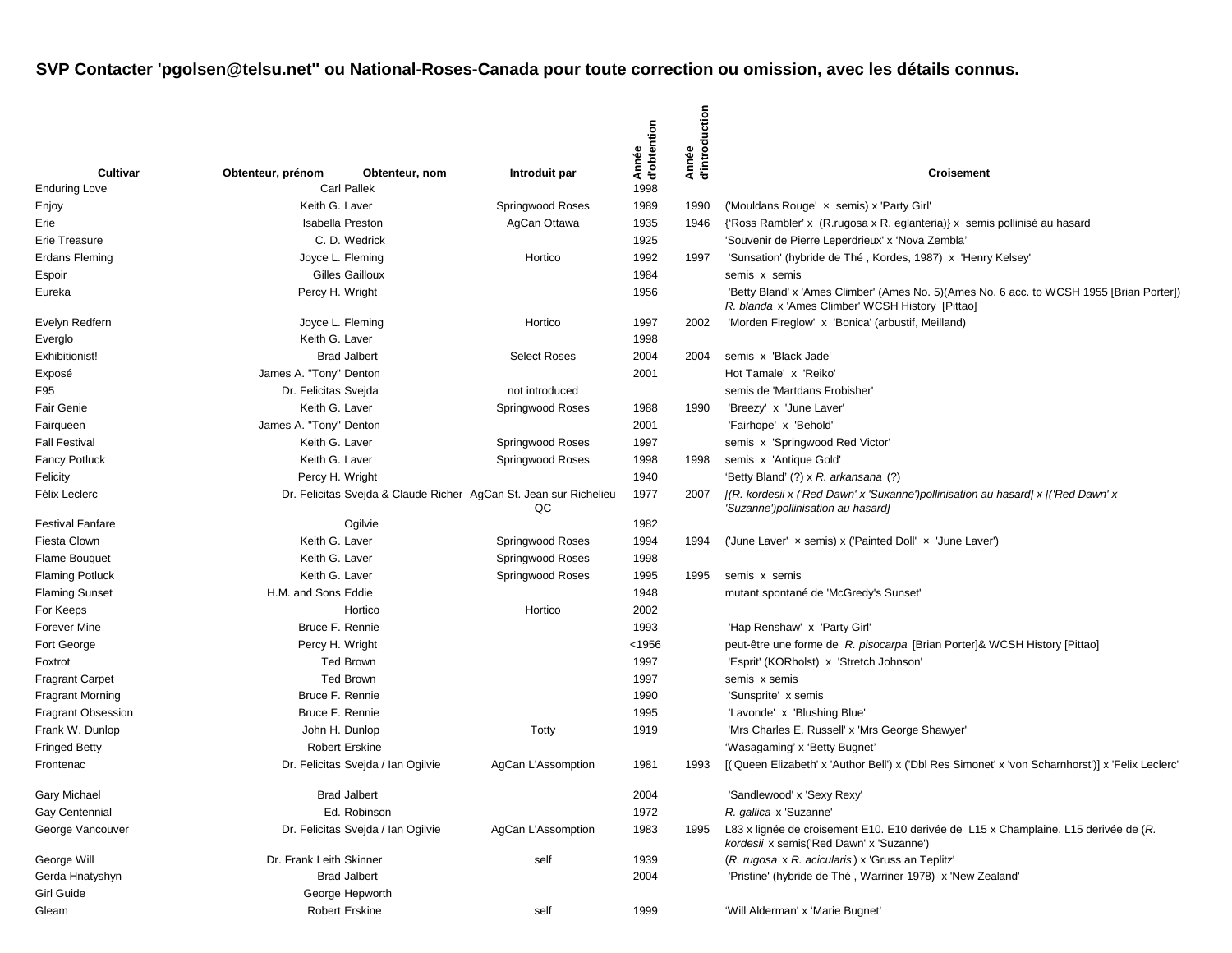|                                 |                          |                                   |                                | Année<br>d'obtention | d'introduction<br>Année |                                                                                                                                                                                                                                                                                                                                                                               |
|---------------------------------|--------------------------|-----------------------------------|--------------------------------|----------------------|-------------------------|-------------------------------------------------------------------------------------------------------------------------------------------------------------------------------------------------------------------------------------------------------------------------------------------------------------------------------------------------------------------------------|
| Cultivar                        | Obtenteur, prénom        | Obtenteur, nom                    | Introduit par                  |                      |                         | <b>Croisement</b>                                                                                                                                                                                                                                                                                                                                                             |
| Glee                            |                          | Joyce L. Fleming                  | Hortico<br><b>Select Roses</b> | 1999                 | 2003                    | Red Hot' x 'Lavender Friendship'                                                                                                                                                                                                                                                                                                                                              |
| Glowing Amber                   |                          | George Mander                     | <b>Select Roses</b>            | 1996<br>1996         | 1996                    | 'June Laver' x 'Rubies 'n' Pearls'<br>'June Laver' x 'Rubies 'n' Pearls'                                                                                                                                                                                                                                                                                                      |
| <b>Glowing Petals</b>           |                          | George Mander<br><b>Ted Brown</b> |                                |                      | 2004                    |                                                                                                                                                                                                                                                                                                                                                                               |
| Going for the Gold<br>Gold Mine | Keith G. Laver           |                                   |                                | 2001<br>1984         |                         | semis x semis<br>'Rise 'n' Shine' x semis                                                                                                                                                                                                                                                                                                                                     |
| Golden Altai                    | Percy H. Wright          |                                   | self                           | 1943                 |                         | R. spinsissima altaica x 'Harison's Yellow'                                                                                                                                                                                                                                                                                                                                   |
| Golden Beryl                    |                          | George Mander                     | <b>Select Roses</b>            | 1995                 | 1995                    | 'June Laver' x 'Potluck Gold'                                                                                                                                                                                                                                                                                                                                                 |
| Golden Promise                  | Keith G. Laver           |                                   | Springwood Roses               | 1992                 |                         | 'June Laver' x 'Potluck Gold'                                                                                                                                                                                                                                                                                                                                                 |
| Golden Silence                  | Bruce F. Rennie          |                                   | Rennie Roses International     | 1995                 | 1995                    | semis x 'Swonderful'                                                                                                                                                                                                                                                                                                                                                          |
| Golden Topas                    |                          | George Mander                     | <b>Select Roses</b>            | 1995                 | 1995                    | 'June Laver' x 'Rubies 'n' Pearls'                                                                                                                                                                                                                                                                                                                                            |
| Gordon Eddie                    | H.M. and Sons Eddie      |                                   |                                | 1949                 |                         | 'Royal Visit' x 'Cynthia Brooke'                                                                                                                                                                                                                                                                                                                                              |
| Grace                           | Dr. William F. Saunders  |                                   | AgCan Ottawa                   | 1926                 | 1932                    | R. rugosa x 'Harison's Yellow' (R. Harisonii)                                                                                                                                                                                                                                                                                                                                 |
| Grace Bland                     | Percy H. Wright          |                                   |                                | 1950                 |                         | R. blanda x 'Betty Bland' WCSH History [Pittao]                                                                                                                                                                                                                                                                                                                               |
| <b>Graduation Day</b>           |                          | <b>Brad Jalbert</b>               |                                | 2004                 |                         | 'Thelma's Glory' x 'Sexy Rexy'                                                                                                                                                                                                                                                                                                                                                |
| Grandpa Alex                    | Bruce F. Rennie          |                                   |                                | 1995                 |                         | 'Hap Renshaw' x 'Summer Scent'                                                                                                                                                                                                                                                                                                                                                |
| Grannie's Rose                  |                          | unknown                           |                                |                      |                         | Rose ancienne de Damas                                                                                                                                                                                                                                                                                                                                                        |
| Gypsy Lady                      | Hortico                  |                                   | Hortice                        | 1995                 |                         |                                                                                                                                                                                                                                                                                                                                                                               |
| Haidee                          | Dr. Frank Leith Skinner  |                                   | self                           | 1953                 |                         | R. laxa x R. spinosissima semis                                                                                                                                                                                                                                                                                                                                               |
| Haleakala                       | George Mander            |                                   | <b>Select Roses</b>            | 1996                 | 1996                    | 'Rubies 'n' Pearls' x 'June Laver'                                                                                                                                                                                                                                                                                                                                            |
| Halkirk                         | <b>Walter Schowalter</b> |                                   |                                | ca. 1966             |                         | R. acicularis hybride                                                                                                                                                                                                                                                                                                                                                         |
| Hambleden                       | <b>Ted Brown</b>         |                                   |                                | 2000                 |                         |                                                                                                                                                                                                                                                                                                                                                                               |
| Hannah Brown                    |                          | <b>Ted Brown</b>                  |                                | 2001                 |                         | 'Luis Desamero' x 'Shadow Dancer'                                                                                                                                                                                                                                                                                                                                             |
| Hansette                        | Percy H. Wright          |                                   |                                | 1938                 |                         | 'Hansa' x R. rubrifolia x (R. setigera)                                                                                                                                                                                                                                                                                                                                       |
| Hap Renshaw                     | Bruce F. Rennie          |                                   |                                | 1991                 |                         | 'Party Girl' x 'Lavonde'                                                                                                                                                                                                                                                                                                                                                      |
| Hardy Salmon                    | Percy H. Wright          |                                   |                                | 1940                 |                         | 'Harison's Yellow' x R. macounii (or R. acicularis?)                                                                                                                                                                                                                                                                                                                          |
| Haris                           |                          | <b>Robert Erskine</b>             |                                |                      |                         | semis de 'Harison's Yellow' x R. acicularis [S Holmes] derivé de 'Harison's Yellow' [Brian<br>Porter] Scotch Rose et Cinnamon group [Phillips/ Migneault]                                                                                                                                                                                                                     |
| Harison's Hardy                 | Percy H. Wright          |                                   |                                | 1943                 |                         | R. spinosissima altaica x 'Harison's Yellow' ou R. spinosissima altaica x ((R. macounii x R.<br>acicularis) x 'Harison's Yellow') - P. Wright corresp. Pers, 12/13/68 [Pittao]                                                                                                                                                                                                |
| Harison's Profuse               |                          | Stephen Hamblin                   | Percy H. Wright                | 1936                 |                         | semis de 'Harison's Yellow'                                                                                                                                                                                                                                                                                                                                                   |
| Harison's Single                | Percy H. Wright          |                                   |                                | 1945                 |                         | R. spinosissima altaica x 'Harison's Yellow'                                                                                                                                                                                                                                                                                                                                  |
| Harvest Sun                     |                          | Ted Brown                         |                                | 1997                 |                         | 'Esprit' (KORholst) x 'Mountbatten'                                                                                                                                                                                                                                                                                                                                           |
| Hayter                          |                          | <b>Walter Schowalter</b>          |                                | ca. 1966             |                         | R. arkansana hybride                                                                                                                                                                                                                                                                                                                                                          |
| Hazeldean                       | Percy H. Wright          |                                   | self                           | 1948                 |                         | R. spinosissima altaica x 'Persian Yellow' [Phillips/Migneault][WCSH 1978] OU 'Harison's<br>Yellow' [Fillmore, Roscoe] P;usieurs références dans la correspondance de P.W.'s à W<br>Schowalter indiquent que le croisement était 'Persian Yellow' [Pittao] Voir aussi 1942?<br>Kinnikinnick Vol 4 #2 P.48 fpour une autre confirmation en faveur de 'Persian Yellow' [Pittao] |
| Heartstrings                    |                          | Ted Brown                         |                                | 1997                 |                         | 'Esprit' (KORholst) x *semis                                                                                                                                                                                                                                                                                                                                                  |
| Heaven Scent Pink               |                          | <b>Brad Jalbert</b>               | <b>Select Roses</b>            | 1996                 | 1997                    | 'Rise 'n' Shine' x 'Rosemary Harkness'                                                                                                                                                                                                                                                                                                                                        |
| Helen Bland                     | Percy H. Wright          |                                   | self                           | 1950                 |                         | R. blanda from St. Hilaire, QC x 'Betty Bland'                                                                                                                                                                                                                                                                                                                                |
| Henry Hudson                    | Dr. Felicitas Svejda     |                                   | AgCan Ottawa                   | 1966                 | 1979                    | 2 cycles de pollinisation au hasard de R. rugosa 'Schneezwerg'                                                                                                                                                                                                                                                                                                                |
| Henry Kelsey                    | Dr. Felicitas Svejda     |                                   | AgCan Ottawa                   | 1984                 | 1986                    | R. kordesii x semis de D2 obtenu de 2 cycles de pollinisatuion au hasard de ('Red Pinocchio'<br>x 'Joanna Hill') x Rosa spinosissima altaica)                                                                                                                                                                                                                                 |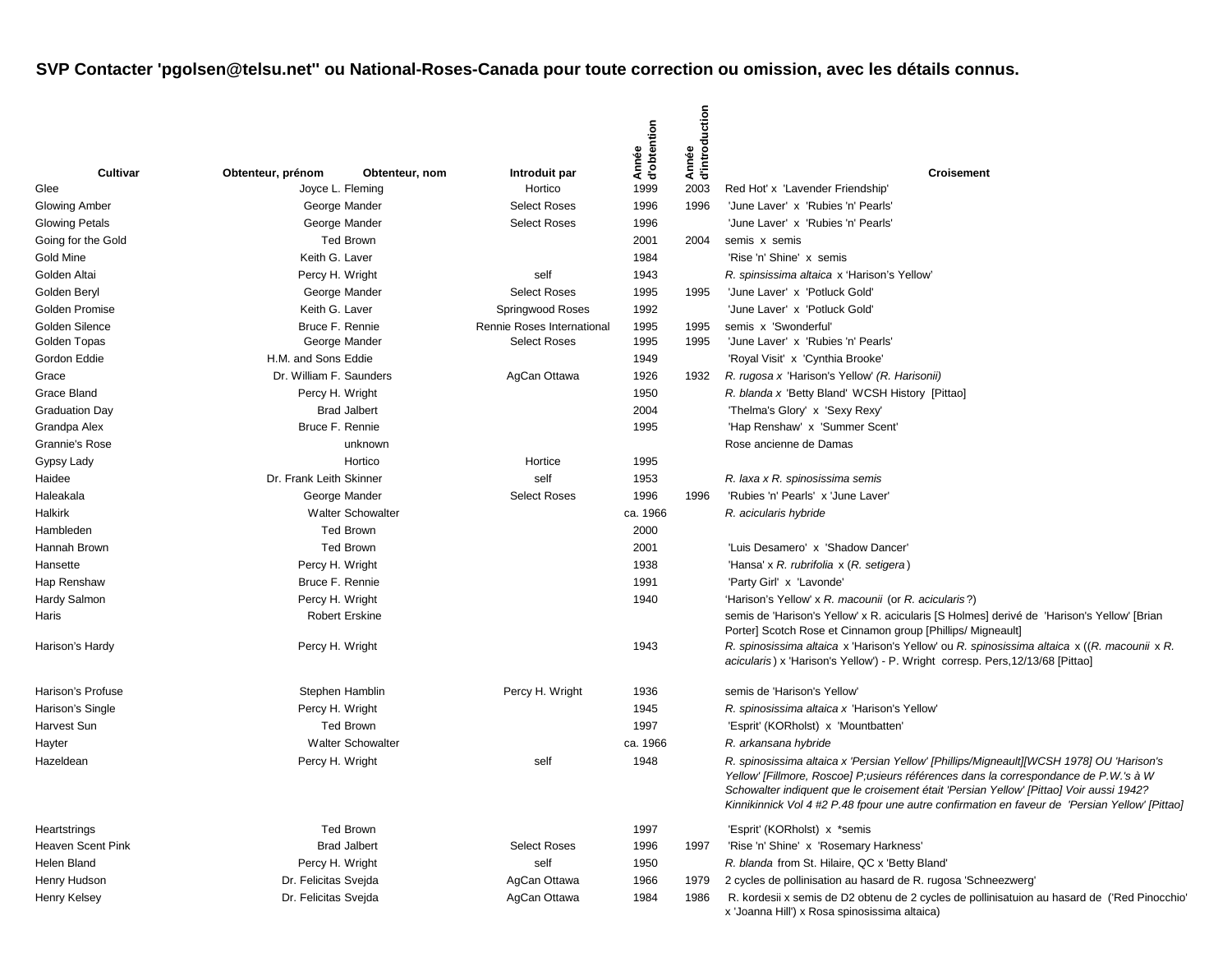|                        |                         |                                     |                            | Année<br>d'obtention | d'introduction<br>Année |                                                                                                                                                                                                                          |
|------------------------|-------------------------|-------------------------------------|----------------------------|----------------------|-------------------------|--------------------------------------------------------------------------------------------------------------------------------------------------------------------------------------------------------------------------|
| Cultivar<br>Honey Rea  | Obtenteur, prénom       | Obtenteur, nom<br>Concord Floral Co | Introduit par              | 1973                 |                         | <b>Croisement</b>                                                                                                                                                                                                        |
| Hope for Humanity      |                         | Lynn M. Collicutt                   | AgCan Morden               | 1995                 |                         | hybride complexe de 'Prairie Princess', 'Morden Amorette', 'Morden Cardinette', R.rugosa, R.<br>arkansana                                                                                                                |
| <b>Hugh Skinner</b>    |                         | Paul Olsen-B.C.                     |                            | 2004                 |                         | 'Ottawa' x R. wichuriana                                                                                                                                                                                                 |
| Huron                  |                         | <b>Isabella Preston</b>             | AgCan Ottawa               | 1935                 | 1946                    | R. cinnamomea x R. spinosissima var. 'Pythagoras'                                                                                                                                                                        |
| <b>Huron Sunset</b>    |                         | Bruce F. Rennie                     | Rennie Roses International | 1990                 |                         | 'Party Girl' x 'Golden Rule'                                                                                                                                                                                             |
| Huxley                 |                         | <b>Walter Schowalter</b>            |                            | ca. 1966             |                         | probablement un rosier botanique                                                                                                                                                                                         |
| Ice Princess           | Keith G. Laver          |                                     | Springwood Roses           | 1983                 |                         | semis x 'Lemon Delight'                                                                                                                                                                                                  |
| Imagine                |                         | Bruce F. Rennie                     |                            | 1995                 |                         | 'Forever Mine' x 'Pink Sheri'                                                                                                                                                                                            |
| Indian Head            | Norman M. Ross          |                                     | Wright, Percy H.           | < 1941               |                         |                                                                                                                                                                                                                          |
| Ingrid                 |                         | George Mander                       | Hortico & Select Roses     | 2005                 | 2005                    | 'Hot Tamale' x 'Rubies 'n' Pearls'                                                                                                                                                                                       |
| Ingrid Mander-Fuchs    |                         | George Mander                       | <b>Select Roses</b>        | 2003                 | 2004                    | 'June Laver' x 'Rubies 'n' Pearls'                                                                                                                                                                                       |
| Innocent Blush         |                         | Bruce F. Rennie                     |                            | 1989                 |                         | 'Paul Shirville' x 'Party Girl'                                                                                                                                                                                          |
| lode                   |                         | Schloen                             |                            | 1974                 |                         | 'Lichterloh' x 'Red Pinocchio'                                                                                                                                                                                           |
| <i><b>Iroquois</b></i> | <b>Isabella Preston</b> |                                     | AgCan Ottawa               | 1923                 | 1932                    | R. cinnamomea x R. spinosissima var. 'Pythagoras' MR 10 & 11 rétrocroisement [B Porter]                                                                                                                                  |
| Isa Murdock            | Dr. Frank Leith Skinner |                                     | self                       | 1953                 |                         | R. spinosissima altaica x R. spinosissima cv.                                                                                                                                                                            |
| Isabella Skinner       | Dr. Frank Leith Skinner |                                     | self                       | 1964                 |                         | (R. laxa x tea rose) x semis de R. floribunda                                                                                                                                                                            |
| Isabel's Jewel         | Bruce F. Rennie         |                                     |                            | 1995                 |                         | 'Forever Mine' x 'Fragrant Morning'                                                                                                                                                                                      |
| Ivory Festival         | Keith G. Laver          |                                     | Springwood Roses           | 1997                 |                         | semis x 'Living Bouquet'                                                                                                                                                                                                 |
| J.P. Connell           | Dr. Felicitas Sveida    |                                     | AgCan Ottawa               | 1973                 | 1986                    | 'Arthur Bell' x semis pollinisé au hasard de 'Von Scharnhorst'                                                                                                                                                           |
| J5                     |                         | <b>Henry Marshall</b>               |                            |                      |                         | Rosa spinossimma hybride, { 'White Bouquet' x (Rosa arkansana x 'Assiniboine)} x 'Hazeldean'                                                                                                                             |
| Jane Rogers            |                         | George Mander                       |                            | 1991                 |                         | 'Fragrant Cloud' x 'Diamond Jubilee'                                                                                                                                                                                     |
| Janet A. Wood          |                         | <b>Brad Jalbert</b>                 |                            | 2001                 |                         | 'Anna Ford' x 'Ballerina' (hybride Musk, Bentall, 1937)                                                                                                                                                                  |
| Janet Carnochan        |                         | <b>Carl Pallek</b>                  |                            | 1995                 |                         | 'mutant spontané de 'Silverado'                                                                                                                                                                                          |
| Jean                   |                         | <b>Robert Simonet</b>               |                            |                      |                         | ('Joanna Hill' x R. spinosissima altaica) x 'Hazeldean'                                                                                                                                                                  |
| Jeanie                 | H.M. and Sons Eddie     |                                     |                            | 1959                 |                         | Condesa de Sástago' x 'Madame Edmond Labbé'                                                                                                                                                                              |
| Jennie Buchart         |                         | George Hepwoth                      |                            | < 1990               |                         |                                                                                                                                                                                                                          |
| Jennifer               |                         | Percy H. Wright                     |                            | < 1954               |                         | probablement 'Hansa' x 'Hansen's Hedge' (R. laxa 'Retzius') (P. Wright dans rose cat.) [Pittao]                                                                                                                          |
| Jens Munk              | Dr. Felicitas Svejda    |                                     | AgCan Ottawa               | 1964                 | 1979                    | Schneezwerg' x 'Fru Dagmar Hartopp'                                                                                                                                                                                      |
| Jerry Wade             |                         | Larry Lougheed                      |                            | 1988                 |                         | 'Pink Favourite' x 'Snowdance' (Floribunda, De Ruiter, 1971)                                                                                                                                                             |
| Jessica Lauren         |                         | Joanne Baskerville                  |                            | 2000                 |                         | hybride R. rugosa                                                                                                                                                                                                        |
| Jessie Anderson        | Dr. Frank Leith Skinner |                                     |                            | 1964                 |                         | China hyb. x 'Alphonse de Lavelle' (probablement Hyb. perpétuel: 'Souvenir d'Alphonse<br>Lavallée')                                                                                                                      |
| Jim Lounsbery          |                         | Joyce L. Fleming                    | Hortico                    | 1990                 | 1995                    | 'Liverpool Echo' x R. virginiana                                                                                                                                                                                         |
| Joan Yeomans           |                         | <b>Brad Jalbert</b>                 |                            |                      |                         |                                                                                                                                                                                                                          |
| Joanne's Wedding       | James A. "Tony" Denton  |                                     |                            | 2004                 |                         | 'Fairhope' x 'Kristin'                                                                                                                                                                                                   |
| Joe Ganda              |                         | <b>Walter Schowalter</b>            |                            | ca. 1966             |                         | R. arkansana hybride                                                                                                                                                                                                     |
| John A. Allison        |                         | Adam Golik                          | Schloen                    | 1973                 |                         | 'Queen Elizabeth' x 'Montezuma' (Grandiflora, Swim, 1955)                                                                                                                                                                |
| John Allen             |                         | John Allen                          | Wright                     | 1944                 |                         | double mutant spontané de parent inconnu (R. suffulta?) R. arkansana [Brian Porter] MR XI<br>réfère à R. suffulta dans la description mais dans la liste des espèces R. suffulta réfère à R.<br>arkansana [Brian Porter] |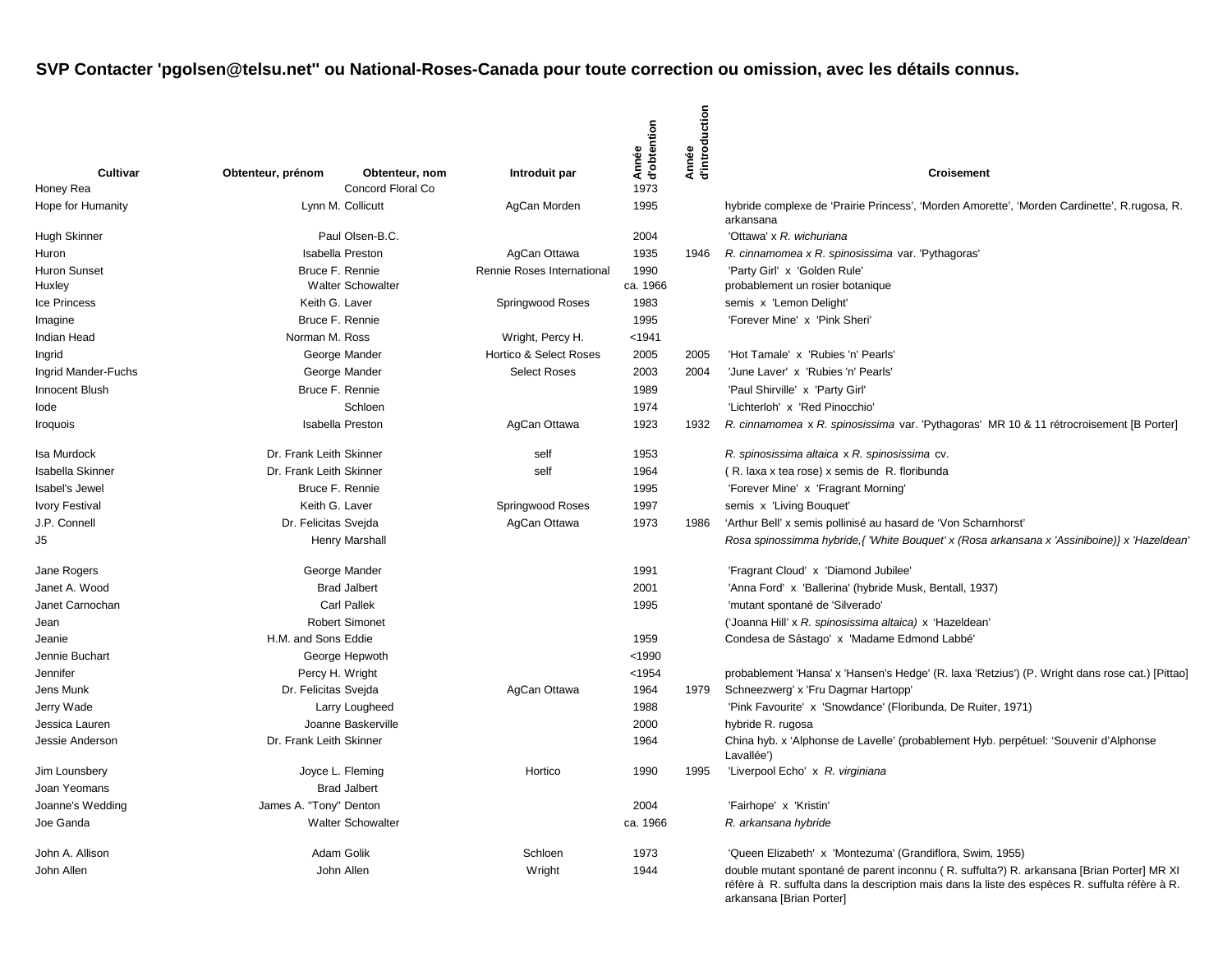|                           |                         |                                    |                            | Année<br>d'obtention | Année<br>d'introduction |                                                                                                                                                                                                                                                   |
|---------------------------|-------------------------|------------------------------------|----------------------------|----------------------|-------------------------|---------------------------------------------------------------------------------------------------------------------------------------------------------------------------------------------------------------------------------------------------|
| Cultivar                  | Obtenteur, prénom       | Obtenteur, nom                     | Introduit par              |                      |                         | <b>Croisement</b>                                                                                                                                                                                                                                 |
| John Cabot                | Dr. Felicitas Svejda    |                                    | AgCan Ottawa               | 1969                 | 1977                    | R. kordesii x ('Masquerade'x R. laxa) pollinisation au hasard                                                                                                                                                                                     |
| John Davis                | Dr. Felicitas Sveida    |                                    | AgCan Ottawa               | 1977                 | 1986                    | pollinisation au hasard d'un semis de R. kordesii x ('Red Dawn' x 'Suzanne')                                                                                                                                                                      |
| John Franklin             | Dr. Felicitas Sveida    |                                    | AgCan Ottawa               | 1970                 | 1979                    | 'Lili Marlene' x {['Red Pinocchio' x( 'Joanna Hill' x Rosa Spinosissima altaica)pollinisation au<br>hasard}                                                                                                                                       |
| John McNab                | Dr. Frank Leith Skinner |                                    | self                       | 1932                 |                         | R. rugosa kamtchatica x R. beggeriana                                                                                                                                                                                                             |
| John Wallace              | Percy H. Wright         |                                    |                            | 1971?                |                         | Croisement inconnu mais P. Wright a observé la présence de caractéristiques de R. gallica<br>[Brian Porter] Publié dans WCSH Proceedings 1971 [Brian Porter]                                                                                      |
| Joyce Robinson            |                         | Archie Selwood                     | Rosecroft                  | 1945                 |                         | mutant spontané de 'Rose Berkley'                                                                                                                                                                                                                 |
| Joyride                   | Bruce F. Rennie         |                                    | Rennie Roses International | 1995                 |                         |                                                                                                                                                                                                                                                   |
| Judy                      |                         | <b>Walter Schowalter</b>           |                            | ca. 1960             |                         | sélection d'une pollinisation au hasard de Rosa gallica                                                                                                                                                                                           |
| Julia Bugnet              | Georges Bugnet          |                                    | self                       | < 1960<br>1930       |                         | R. rugosa plena x R. acicularis ('Martha Bugnet' x croisement complexe incluant 'Blanc<br>Double de Coubert', 'Rosa mundi', 'Ellen Poulsen', 'FJ Grootendorst' - [Brian Porter])                                                                  |
| Julie's Choice            | Bruce F. Rennie         |                                    | Rennie Roses International | 1990                 |                         | semis x semis                                                                                                                                                                                                                                     |
| June Laver                | Keith G. Laver          |                                    | Springwood Roses           | 1987                 |                         | 'Helmut Schmidt' x 'Gold Mine' (Enregistrment retiré)                                                                                                                                                                                             |
| Justa Little Goofy        | Bruce F. Rennie         |                                    | Rennie Roses International | 1992                 |                         | semis x semis                                                                                                                                                                                                                                     |
| Kaitlyn Ainsley           | Joanne Baskerville      |                                    |                            | 1998                 |                         | 'Fru Dagmar Hastrup' x 'Roseraie de l'Haÿ'                                                                                                                                                                                                        |
| Kakwa                     | John Alexander Wallace  |                                    | AgCan Beaverlodge          | 1973                 |                         | ?pollinisation au hasard of R. spinosissima var. hispida                                                                                                                                                                                          |
| Karen                     | Dr. Frank Leith Skinner |                                    |                            | 1964                 |                         | R. primulina x R. spinosissima c.v. (dbl. white)                                                                                                                                                                                                  |
| Kathy Wade                | Larry Lougheed          |                                    |                            | 1990                 |                         | 'Summer Fashion' x 'Snowdance' (Floribunda, De Ruiter, 1971)                                                                                                                                                                                      |
| Kayli Joy                 |                         | <b>Ted Brown</b>                   |                            | 2001                 |                         | 'Luis Desamero' x 'Hot Tamale'                                                                                                                                                                                                                    |
| Keewatdans                |                         | Paul Olsen-B.C.                    |                            | 2001                 | 2001                    | 'Henry Hudson' x 'Henry Hudson'                                                                                                                                                                                                                   |
| Kilwinning                | Percy H. Wright         |                                    | Porter                     | 1948                 | 1967                    | R. spinosissima altaica x 'Persian Yellow' [Phillips/Migneault] OU 'Harison's Yellow' [Fillmore,<br>Roscoe], De nombreuses références dans la correspondance de P.W. avec W Schowalter<br>indiquent qu'il s'agissait de 'Persian Yellow' [Pittao] |
| King J                    | Joyce L. Fleming        |                                    | Hortico                    | 1989                 | 1996                    | R. rugosa alba x 'Assiniboine'                                                                                                                                                                                                                    |
| King Tut (LAVtrek)        | Keith G. Laver          |                                    | Springwood Roses           | 1989                 |                         | 'June Laver' x 'Genevieve' (Miniature, Saville, 1982)                                                                                                                                                                                             |
| Kinistino                 | <b>Robert Erskine</b>   |                                    |                            |                      |                         | 'Aurora' (R. acicularis) x 'Leafland Glow' (R. acicularis)                                                                                                                                                                                        |
| L83                       | Dr. Felicitas Sveida    |                                    | AgCan Ottawa               | 1975                 | 1086                    | R. kordesii x ('Max Graf' semis de 2 cycles de pollinisation au hasard)                                                                                                                                                                           |
| Lac La Nonne              | Georges Bugnet          |                                    | Wright                     | 1950                 | 1950                    | R. rugosa plena [MR X] [rubra plena - [Olsen](or 'Hansa'?) x R. acicularis [Phillips/Mignault];                                                                                                                                                   |
| Lac Majeau                | Georges Bugnet          |                                    | Porter                     | < 1984               |                         | hybride de rugosa                                                                                                                                                                                                                                 |
| <b>Lambert Closse</b>     |                         | Dr. Felicitas Svejda / Ian Ogilvie | AgCan L'Assomption         | 1983                 | 1994                    | 'Arthur Bell' x 'John Davis'                                                                                                                                                                                                                      |
| Langford                  | <b>Isabella Preston</b> |                                    | AgCan Ottawa               | 1930                 | 1935                    | R. setigera x R. polyantha 'Annchen Müller'                                                                                                                                                                                                       |
| <b>Larry Burnett</b>      | Dr. Frank Leith Skinner |                                    |                            | 1925                 |                         | R. acicularis x R. spinosissima                                                                                                                                                                                                                   |
| Larry's Surprize          | Bruce F. Rennie         |                                    | Rennie Roses International | 1990                 | 1991                    | 'Golden Rule' x 'Rise 'n' Shine'                                                                                                                                                                                                                  |
| Lavande                   | Bruce F. Rennie         |                                    |                            |                      |                         |                                                                                                                                                                                                                                                   |
| <b>Leafland Glow</b>      | <b>Robert Erskine</b>   |                                    | self                       |                      |                         | R. acicularis (with 1-9 extra petales)                                                                                                                                                                                                            |
| Leafland Hedge            | <b>Robert Erskine</b>   |                                    |                            |                      |                         | semis de 'Suzanne'                                                                                                                                                                                                                                |
| Leafland Jewel            | <b>Robert Erskine</b>   |                                    |                            |                      |                         | 1963 ca R. macounii hybride [Phillips/Migneault] semis de 'Athabasca' [MR X] 'Athabasca' x R. woodsii<br>[Holmes]                                                                                                                                 |
| <b>Leafland Perpetual</b> | <b>Robert Erskine</b>   |                                    | self                       |                      |                         | 1954 > 'Will Alderman' x 'Marie Bugnet'                                                                                                                                                                                                           |
| Leda                      | Dr. Frank Leith Skinner |                                    |                            | 1960                 |                         | R. laxa hyb.                                                                                                                                                                                                                                      |
| Lemon Bouquet             | Keith G. Laver          |                                    | Springwood Roses           | 1998                 |                         |                                                                                                                                                                                                                                                   |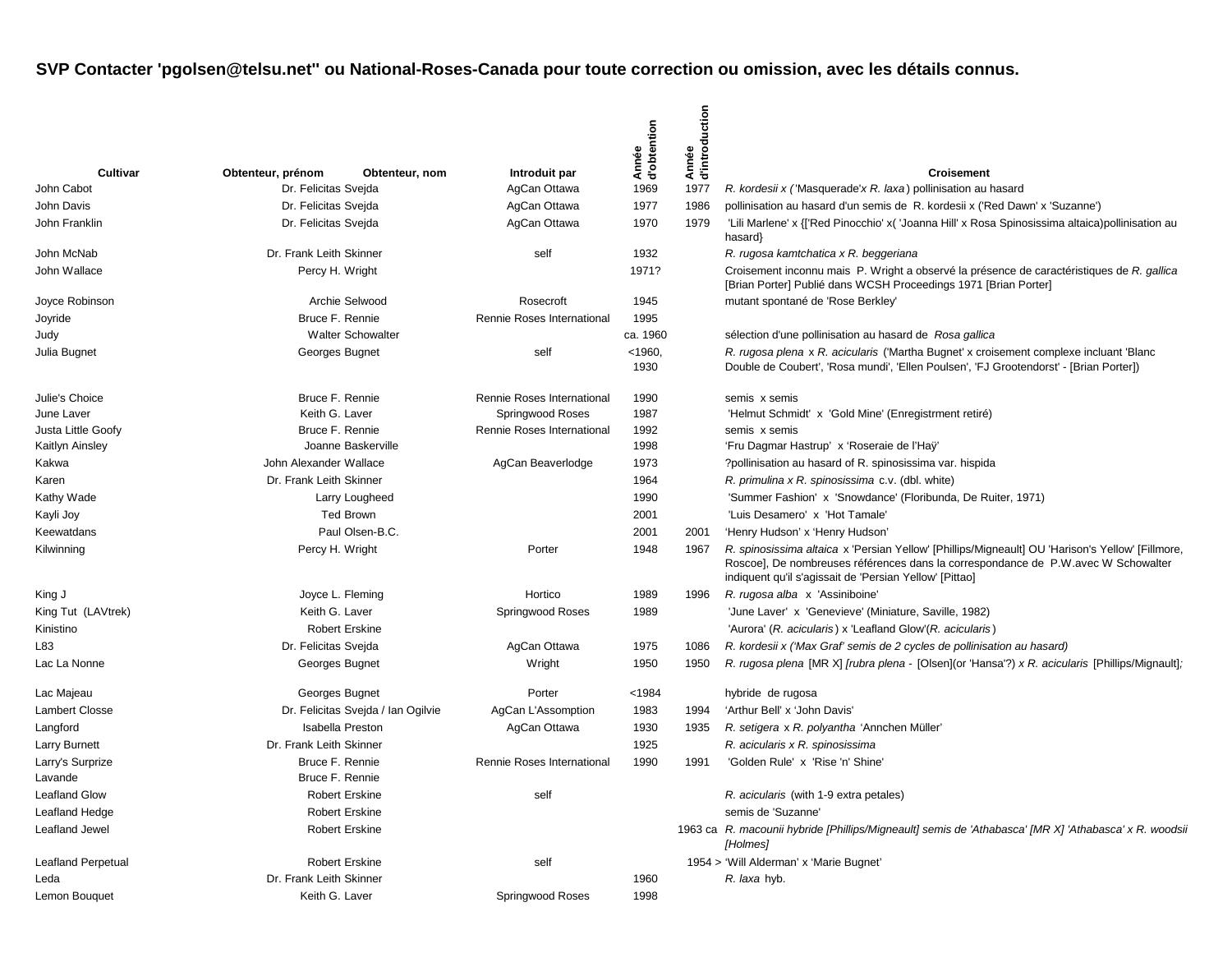| Cultivar                |                                    |                                    |                                             | Année<br>d'obtention | d'introduction<br>Année | <b>Croisement</b>                                                                                                                                                                                                                                                                                                |
|-------------------------|------------------------------------|------------------------------------|---------------------------------------------|----------------------|-------------------------|------------------------------------------------------------------------------------------------------------------------------------------------------------------------------------------------------------------------------------------------------------------------------------------------------------------|
| <b>Lemon Swirl</b>      | Obtenteur, prénom                  | Obtenteur, nom<br>Bruce F. Rennie  | Introduit par<br>Rennie Roses International | 1992                 |                         | semis x 'Sunsprite'                                                                                                                                                                                                                                                                                              |
| Len Gallagher           |                                    | <b>Brad Jalbert</b>                |                                             | 2004                 |                         | 'Sachet' x 'Pinstripe'                                                                                                                                                                                                                                                                                           |
| Leslie                  | Percy H. Wright                    |                                    |                                             | 1978                 |                         | Un descendant de 'Gruss an Teplitz' x (R. laxa x R. gallica) (P. Wright corresp. avec W.<br>Schowalter 8/30/70)[Pittao]                                                                                                                                                                                          |
| Leslie's Sister         | Percy H. Wright                    |                                    |                                             | 1978                 |                         | inconnu                                                                                                                                                                                                                                                                                                          |
| Lipsmacker              |                                    | <b>Brad Jalbert</b>                | <b>Select Roses</b>                         | 2002                 |                         |                                                                                                                                                                                                                                                                                                                  |
| <b>Little Betty</b>     | Percy H. Wright                    |                                    |                                             | 1940                 |                         | Betty Bland' x semis (R. laxa, Retz.) (collection de Semiplatatinski, Siberia 1913 par Dr. Neils<br>E. Hansen, Ames Iowa) [Phillips/Migneault] OU 'Betty Bland' x R. nitida [Olsen][MR X]; 'Betty<br>Bland' x R. arkansana selon G. Buck [Brian Porter] 'Betty Bland' x 'Hansen's Semi' WCSH<br>History [Pittao] |
| <b>Little Charmer</b>   |                                    | <b>Robert Erskine</b>              |                                             |                      |                         | hybride de R. rugosa d'un rosier sauvage [Holmes] Je ne connais pas les parents (R. Erskine<br>en correspondance personnelle avec W. Schowalter 11/16/68)[Pittao]                                                                                                                                                |
| Little Tyke             |                                    | Bruce F. Rennie                    | Rennie Roses International                  | 1986                 | 1986                    | 'Julie Ann' x 'Red Love'                                                                                                                                                                                                                                                                                         |
| <b>Living Bouquet</b>   | Keith G. Laver                     |                                    | Springwood Roses                            | 1991                 | 1991                    | Loving Touch' x ('Dorola' x 'Genevieve' (Miniature, Saville, 1982))                                                                                                                                                                                                                                              |
| <b>Living Coral</b>     |                                    | Adam Golik.                        | Dynarose                                    | 1974                 |                         | 'Queen of Bermuda' x 'Tropicana'                                                                                                                                                                                                                                                                                 |
| Loch Lomond             |                                    | Percy H. Wright                    |                                             | 1945                 |                         | R. spinosissima altaica x 'Harison's Yellow' (WCSH History & Percy's rose catalogue [Pittao])                                                                                                                                                                                                                    |
| Louis Jolliet           | Dr. Felicitas Svejda / Ian Ogilvie |                                    | AgCan L'Assomption                          | 1984                 | 1991                    | grimpant; L83, membre de la lignée de R. kordesii $x \, R$ . kordesii $x$ 'Red Dawn' x 'Suzanne' x                                                                                                                                                                                                               |
| Louis Riel              | Stanley Zubrowski                  |                                    |                                             | 1995                 |                         | <i>f</i> Rhgmulain ybride, MR 11 mentionne R. glauca x R. spinosissima altaica                                                                                                                                                                                                                                   |
| Louise Bugnet           | Georges Bugnet                     |                                    | self                                        | $1960$               |                         | hybride de rugosa                                                                                                                                                                                                                                                                                                |
| Lucasia                 |                                    | <b>Isabella Preston</b>            |                                             | $\overline{?}$       |                         | semis pollinisé au hasard de Harison's Yellow' (R. Harisonii)                                                                                                                                                                                                                                                    |
| Luluette                |                                    | C. & H. Fischer                    | Alpenflora                                  | 1986                 |                         | Fairy Moss' x 'Fairy Moss'                                                                                                                                                                                                                                                                                       |
| Luv Ya                  | Julius J. Muha                     |                                    |                                             | 1998                 |                         |                                                                                                                                                                                                                                                                                                                  |
| Mackenzie Rose          |                                    | Larry Lougheed                     |                                             | 1989                 |                         | Pristine' (hybride Thé, Warriner 1978) x 'Admiral Rodney'                                                                                                                                                                                                                                                        |
| <b>Madeleine Bugnet</b> |                                    | Georges Bugnet                     | Porter?                                     | 1961                 |                         | hybride de rugosa 'Martha Bugnet'(?) x hybride complexe [Brian Porter]                                                                                                                                                                                                                                           |
| Madeline's Choice       |                                    | <b>Robert Erskine</b>              |                                             |                      |                         | semis pollinisé au hasard of R. spinosissima altaica                                                                                                                                                                                                                                                             |
| Madge                   |                                    | Percy H. Wright                    |                                             | 1978                 |                         | R. spinosissima altaica x 'Harison's Yellow' (WCSH History & Percy's rose catalogue [Pittao])                                                                                                                                                                                                                    |
| Magic Touch             |                                    | Adam Golik.                        | Dynarose                                    | 1974                 |                         | 'Tropicana' x 'Queen of Bermuda'                                                                                                                                                                                                                                                                                 |
| Maiden's Blush          |                                    | inconnu                            |                                             | 1955                 |                         | Tetonkaha' x 'Pink Pearl' CRL say's "which one"                                                                                                                                                                                                                                                                  |
| <b>Malcolm Scott</b>    |                                    | Ted Brown                          |                                             | 2000                 |                         |                                                                                                                                                                                                                                                                                                                  |
| <b>Mandardans Silk</b>  | James A. "Tony" Denton             |                                    |                                             | 2005                 | 2006                    | 'Hot Tamale' x 'June Laver'                                                                                                                                                                                                                                                                                      |
| Mander's Orange Dream   |                                    | George Mander                      | Hortico                                     |                      |                         |                                                                                                                                                                                                                                                                                                                  |
| Mandryka                | Dr. Casmir                         | Paul Mekdeci<br>Olsen              | Hortico                                     | 1992                 |                         | inconnu                                                                                                                                                                                                                                                                                                          |
| MANIissa                |                                    | George Mander                      |                                             | 1991                 |                         | 'Morgengruss' x 'Whisky Mac'                                                                                                                                                                                                                                                                                     |
| <b>MANprincess</b>      |                                    | George Mander                      |                                             | 1991                 |                         | ('Tiffany' x 'Pascali') x 'Super Sun'                                                                                                                                                                                                                                                                            |
| MANpurple               |                                    | George Mander                      |                                             | 1991                 |                         | 'Mount Shasta' x 'Super Sun'                                                                                                                                                                                                                                                                                     |
| <b>Margaret Denton</b>  | James A. "Tony" Denton             |                                    |                                             | 2003                 |                         | 'June Laver' x 'Glowing Amber'                                                                                                                                                                                                                                                                                   |
| <b>Margaret Fleming</b> |                                    | Joyce L. Fleming                   | Hortico                                     | 1989                 | 1995                    | R. rugosa alba x 'Masquerade'                                                                                                                                                                                                                                                                                    |
| Margaret Laver          | Keith G. Laver                     |                                    |                                             | 2001                 |                         |                                                                                                                                                                                                                                                                                                                  |
| Margarete Fuchs         |                                    | George Mander                      | Hortico                                     | 2005                 | 2005                    | 'June Laver' x 'Rubies 'n' Pearls'                                                                                                                                                                                                                                                                               |
| Marie Bugnet            |                                    | Georges Bugnet                     | Skinner                                     | 1963                 | 1963                    | ('Therese Bugnet' x semis non nommé) x 'F. J. Grootendorst' (MR X)                                                                                                                                                                                                                                               |
| Marie-Victorin          |                                    | Dr. Felicitas Svejda / Ian Ogilvie | AgCan L'Assomption                          | 1998                 | 1998                    | 'Arthur Bell' x L83                                                                                                                                                                                                                                                                                              |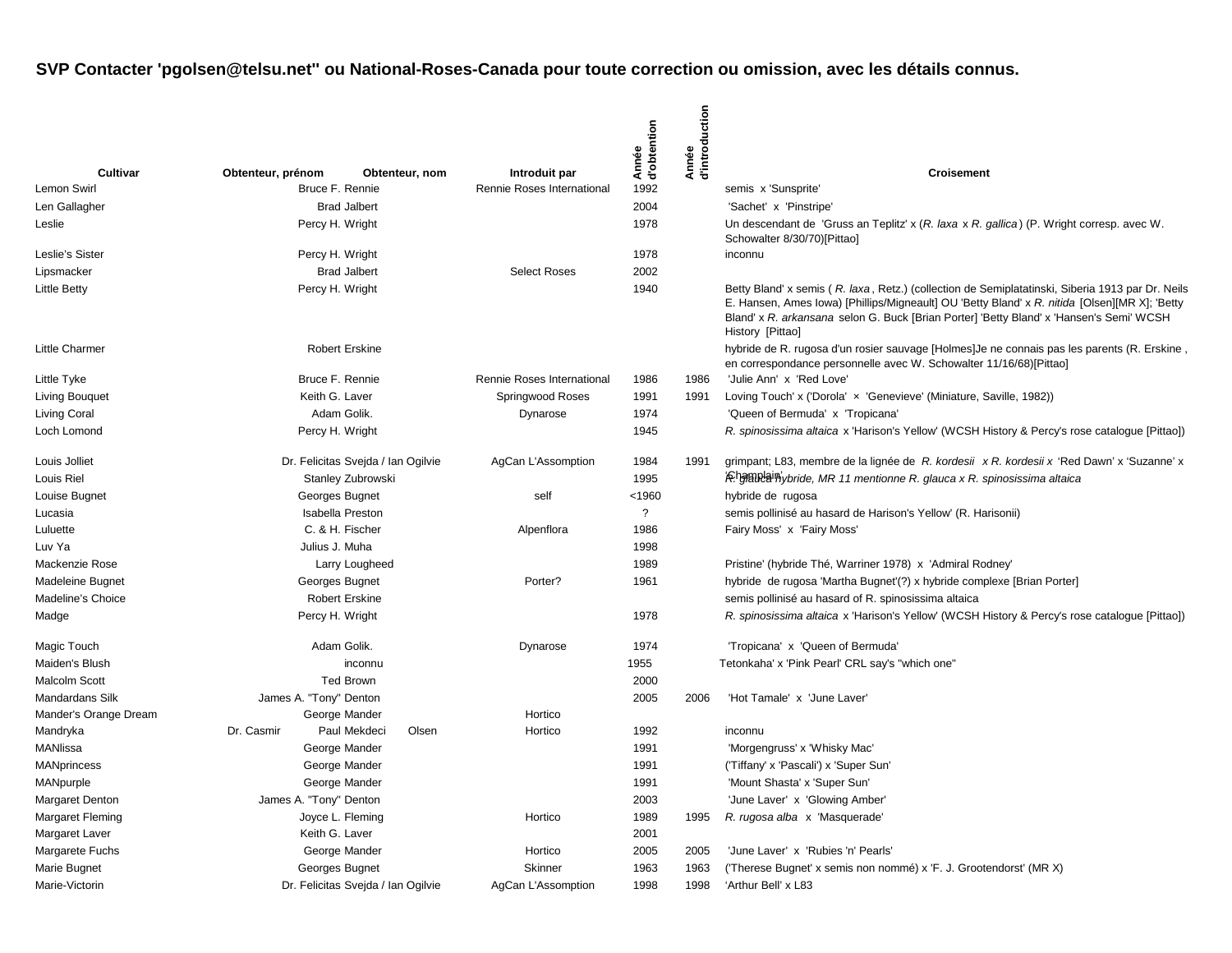| Cultivar                  | Obtenteur, prénom       | Obtenteur, nom             | Introduit par              | Année<br>d'obtention | d'introduction<br>Année | <b>Croisement</b>                                                                                                                                                                                                     |
|---------------------------|-------------------------|----------------------------|----------------------------|----------------------|-------------------------|-----------------------------------------------------------------------------------------------------------------------------------------------------------------------------------------------------------------------|
| <b>Marion Gwyneth</b>     | Percy H. Wright         |                            |                            | 1946                 |                         | 'Hansa' x une rose Burnett (Scots) [Brian Porter]; 'Hansa' x hybride de R. spinosissima                                                                                                                               |
| Marthe Bugnet             | Georges Bugnet          |                            |                            | 1959                 |                         | WCSH History [Pittao]<br>((R. rugosa var. kamtchatica x R. amblyotis) x R. rugosa plena) x 'F. J. Grootendorst'                                                                                                       |
| <b>Martdans Frobisher</b> | Dr. Felicitas Svejda    |                            | AgCan Ottawa               | 1961                 | 1968                    | pollinisation au hasard of 'Schneezwerg'                                                                                                                                                                              |
| Mary Arnott               | Dr. William F. Saunders |                            | AgCan Ottawa               | >1897                |                         | R. rugosa x 'Prince Camille de Rohan'                                                                                                                                                                                 |
| Mary Fleming              | Joyce L. Fleming        |                            | Hortico                    | 1988                 | 1995                    | 'Märchenland' x 'Golden Salmon Supérieur'                                                                                                                                                                             |
| Mary L. Evans             | Percy H. Wright         |                            |                            | 1936                 |                         | R. macounii x 'Hansa'; (aussi connu sous le nom de 'Cumberland'; voir la référence dans<br>l'autobiographie de Percy Wright)                                                                                          |
| Mary Lynn                 | Bruce F. Rennie         |                            |                            | 1987                 |                         |                                                                                                                                                                                                                       |
| <b>Master David</b>       |                         | Percy H. Wright (ars: Cox) |                            | 1955                 |                         | ('Hansa' x R. macounii (woodsii)) x 'Goldilocks'; ou 'Mary L. Evans' x 'Goldilocks' WCSH<br>History [Pittao]                                                                                                          |
| Mauve Altai               | John Alexander Wallace  |                            |                            |                      |                         | R. spinosissima altaica hyb.                                                                                                                                                                                          |
| Maverick                  | Keith G. Laver          |                            | Springwood Roses           | 1995                 | 1995                    | 'Striped Pet' x ' Apricot Doll'                                                                                                                                                                                       |
| Maypole                   |                         | <b>Walter Schowaltaer</b>  |                            | ca. 1960             |                         | hybride de R. arkansana                                                                                                                                                                                               |
| Me Too                    | Julius J. Muha          |                            | Garden Jules               | 1998                 |                         | 'MACaukaup' x 'Nickelodeon'                                                                                                                                                                                           |
| Melanie                   | Percy H. Wright         |                            |                            | 1946                 |                         | R. rubrifolia x 'Grüss an Teplitz'                                                                                                                                                                                    |
| Melissa Joyce             | Bruce F. Rennie         |                            | Rennie Roses International | 1988                 | 1989                    | aka 'Silver Phantom'; 'Shocking Blue' x 'Angelglo'                                                                                                                                                                    |
| Melody                    | Percy H. Wright         |                            |                            | 1974                 |                         | 'Hansa' x 'Assiniboine'                                                                                                                                                                                               |
| Metis                     | H.F. (Bert) Harp        |                            | AgCan Morden               | 1967                 |                         | 'Thérèse Bugnet' x R. nitida                                                                                                                                                                                          |
| <b>Michael Leek</b>       | Joyce L. Fleming        |                            | Hortico                    | 1986                 | 1995                    | 'Liverpool Echo' x 'Träumerei'                                                                                                                                                                                        |
| Michel Trudeau            |                         | Robin Dening               |                            | 2002                 |                         | hybride de rugosa                                                                                                                                                                                                     |
| Micmac                    | <b>Isabella Preston</b> |                            | AgCan Ottawa               | 1938                 | 1938                    | R. glauca x R. rugosa (d'origine inconnue)                                                                                                                                                                            |
| Millicent                 | <b>Isabella Preston</b> |                            | AgCan Ottawa               | 1928                 | 1938                    | R. rubrifolia x R. Harisonii ('Harison's Yellow')                                                                                                                                                                     |
| Minawasa                  | <b>Robert Erskine</b>   |                            |                            |                      |                         | semis de 'Mrs Mina Lindell'                                                                                                                                                                                           |
| Miss Melanie              | James A. "Tony" Denton  |                            |                            | 2005?                |                         | 'Hot Tamale' x 'Kristin'                                                                                                                                                                                              |
| <b>Mixed Feelings</b>     |                         | <b>Brad Jalbert</b>        |                            | 2001                 |                         |                                                                                                                                                                                                                       |
| Mohawk                    | <b>Isabella Preston</b> |                            | AgCan Ottawa               | 1926                 | 1936                    | R. glauca x R. rugosa; (identification en attente.)                                                                                                                                                                   |
| Mom's Fancy               | Bruce F. Rennie         |                            | Rennie Roses International | 1995                 |                         | 'Pink Sheri' x 'Hap Renshaw'                                                                                                                                                                                          |
| Mon Pays                  |                         | Gilles Gailloux            |                            | 1983                 |                         | 'Iceberg' x 'Peace'                                                                                                                                                                                                   |
| Moncton                   | Dr. Felicitas Svejda    |                            | AgCan Ottawa               | 1963                 | 1977                    | 'Schneezwerg' x un cultivar de R.chinensis;                                                                                                                                                                           |
| <b>Moonlight Bay</b>      | Bruce F. Rennie         |                            | Rennie Roses International | 1995                 |                         | ('Paul Shirville' x 'Lavonde') x Party Girl'                                                                                                                                                                          |
| Moose Range               | Percy H. Wright         |                            |                            | 1944                 |                         | 'Hansa' x 'Mary L. Evans' WCHS History reverses parentage [Pittao]                                                                                                                                                    |
| Morden 6910               | Henry Heard Marshall    |                            | AgCan Morden               | ?                    |                         | probablement le même que 'Scarlet Fire' ('Poinsettia' x 'Alika') par Kordes?                                                                                                                                          |
| Morden Amorette           | Henry Heard Marshall    |                            | AgCan Morden               | 1977                 |                         | ('Fire King' x semis de (R. arkansana x 'J. W. Fargo' x 'Assiniboine')) x ('Independence' x<br>('Donald Prior' x R. arkansana))                                                                                       |
| Morden Belle              | Cameron Davidson        |                            |                            | 2002                 |                         | hybride complexe dans l'ascendance ayant donné 'Prairie Princess' et 'White Bouquet' croisé<br>avec Scarlet Meidiland.                                                                                                |
| Morden Blush              | Lynn M. Collicutt       |                            | AgCan Morden               | 1988                 |                         | hyb. complexe de 'Prairie Princess' et 'Morden Amorette' (parent porteur) plus (parent<br>pollinisateur): 'Prairie Princess', 'White Bouquet', 'Assiniboine', R. arkansana                                            |
| Morden Cardinette         | Henry Heard Marshall    |                            | AgCan Morden               | 1980                 |                         | hybride complexe de 'Prairie Princess, 'White Bouquet', 'Assiniboine', R. arkansana (côté<br>ârent porteur) plus: 'Adelaide Hoodless', 'Independence', 'Donald Prior' and R. arkansana<br>(côté parent pollinisateur) |
| Morden Centennial         | Henry Heard Marshall    |                            | AgCan Morden               | 1980                 |                         | 'Prairie Princess', 'White Bouquet', 'Assiniboine', R. arkansana                                                                                                                                                      |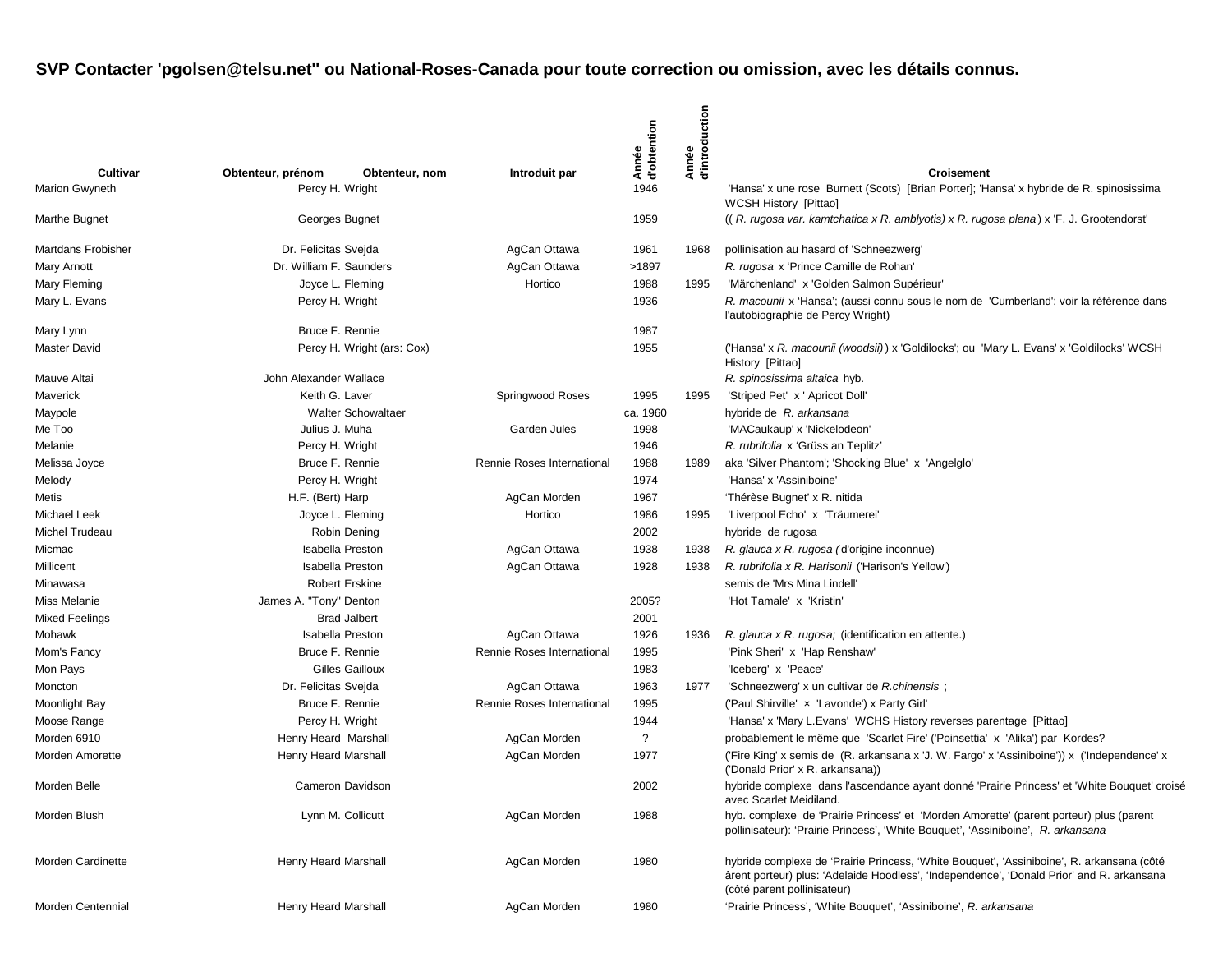| Cultivar                   | Obtenteur, prénom<br>Obtenteur, nom | Introduit par              | Année<br>d'obtention | Année<br>d'introduction | <b>Croisement</b>                                                                                                                                 |
|----------------------------|-------------------------------------|----------------------------|----------------------|-------------------------|---------------------------------------------------------------------------------------------------------------------------------------------------|
| Morden Fireglow            | Lynn M. Collicutt                   | AgCan Morden               | 1989                 |                         | parent porteur: 'Prairie Princess', 'Morden Amorette', 'White Bouquet', 'Assiniboine', R.<br>arkansana; parent pollinisateur: 'Morden Cardinette' |
| Morden Ruby                | Henry Heard Marshall                | AgCan Morden               | 1977                 |                         | 'Fire King' x semis de (R. arkansana 'J. W. Fargo' x 'Assiniboine')                                                                               |
| Morden Snowbeauty          | Lynn M. Collicutt & Davidson        | AgCan Morden               | 1998                 |                         | Hybride complexe de R. arkansana, 'Assiniboine', 'Adelaide Hoodless', 'Mount Shasta',<br>'Morden Amorette', et 'Prairie Princess'                 |
| Morden Sunrise             | Campbell G. Davidson                | AgCan Morden               | 1999                 |                         | Hybride complexe de R. arkansana, 'Assiniboine','Sunsprite', 'White Bouquet', 'Fire King', et<br>'Prairie Princess'                               |
| Mossman                    | Dr. Frank Leith Skinner             |                            | 1954                 |                         | (R. acicularis x R. rugosa hyb.) x Inconnu Moss rose                                                                                              |
| Mountie                    | Keith G. Laver                      | Springwood Roses           | 1984                 | 1985                    | 'Party Girl' x 'Dwarf King '78'                                                                                                                   |
| Mrs. H.M. Eddie            | H.M. and Sons Eddie                 |                            | 1932                 |                         | 'Mrs. Charles Lamplough' x 'Mevrouw G.A. van Rossem'                                                                                              |
| Mrs. H.M. Eddie Cl.        | H.M. and Sons Eddie                 |                            | 1944                 |                         | mutant spontané de 'Mrs. H.M. Eddie'                                                                                                              |
| Mrs. Henry Winnett         | John H. Dunlop & Son Ltd            |                            | 1917                 |                         | 'Mrs. Charles E. Russell' x 'Mrs. George Shawyer'                                                                                                 |
| Mrs. John McNab            | Dr. Frank Leith Skinner             | self                       | 1941                 |                         | R. beggeriana x R. rugosa                                                                                                                         |
| Mrs. MacDonald's Rose      | rose découverte                     | Percy H. Wright            |                      | 1956                    | hybride R. rugosa plena x R, acicularis                                                                                                           |
| MT 217                     | Henry Marshall                      |                            |                      |                         | inconnu                                                                                                                                           |
| Music Man                  | <b>Ted Brown</b>                    |                            | 1997                 |                         | 'Esprit' (KORholst) x *semis                                                                                                                      |
| Musician                   | Percy H. Wright                     | self                       | 1953                 |                         | 'Hansa' x 'Hazeldean'                                                                                                                             |
| Muskoka Moonlight          | Larry Lougheed                      | Lougheed hybride Roses     | 1991                 |                         | 'Pristine' (hybride de Thé, Warriner 1978) x 'Lichtkönigdans Lucia'                                                                               |
| Nana's Rose                | <b>Brad Jalbert</b>                 |                            | 2004                 |                         | 'Fairy Moss' x 'Hurdy Gurdy'                                                                                                                      |
| Nascapee                   | <b>Isabella Preston</b>             | <b>CEF</b>                 | 1935                 | 1946                    | ('Ross Rambler' x (R. rugosa x R. eglanteria)) x open-pollinated semis                                                                            |
| Natasha Maria              | Joyce L. Fleming                    | Hortico                    | 1992                 | 1995                    | 'Wilfrid H. Perron' x 'Goldener Olymp'                                                                                                            |
| Neiges D'Été               | <b>Gilles Gailloux</b>              |                            | 1984                 |                         | mutant spontané de 'Baby Masquerade' x semis de 'Baby Masquerade'                                                                                 |
| New Antique                | <b>Ted Brown</b>                    |                            | 1997                 |                         | 'Esprit' (KORholst) x semis                                                                                                                       |
| Niagara Blossom            | Keith G. Laver                      | Niagara Under Glass Inc    | 2001                 | 2001                    | semis x 'LAVlinger'                                                                                                                               |
| Niagara Moonlight          | Keith G. Laver                      | Niagara Under Glass Inc    | 2001                 | 2001                    | semis x *semis                                                                                                                                    |
| Niagara Sunrise            | Jamie Aalbers                       |                            | 2001                 |                         | semis x 'LAVjune'                                                                                                                                 |
| Niagara Wildfire           | Keith G. Laver                      | Niagara Under Glass Inc    | 2001                 | 2001                    | semis x semis                                                                                                                                     |
| Niagara Winter             | Keith G. Laver                      | Niagara Under Glass Inc    | 2001                 | 2001                    | semis x semis                                                                                                                                     |
| Nicolas                    | Dr. Felicitas Svejda / Ian Ogilvie  | AgCan L'Assomption         | 1983                 | 1996                    | [('Queen Elizabeth' x 'Arthur Bell') x [(R. kordesii x 'Applejack')pollinisation au hasard]]                                                      |
| Night Life                 | <b>Ted Brown</b>                    |                            | 2000                 |                         |                                                                                                                                                   |
| Nina Marshall              | Adam Golik                          | <b>Ellesmere Nursery</b>   | 1966                 |                         | Serenade' x 'Queen o' the Lakes'                                                                                                                  |
| Nipsya Rose                | Georges Bugnet                      |                            | 1930                 |                         | incertain                                                                                                                                         |
| Noontide                   | <b>Robert Erskine</b>               |                            |                      |                         | R. rugosa x R. acicularis [Holmes]                                                                                                                |
| Nordic Chant               | Adam Golik                          | Dynarose                   | 1974                 |                         | 'Tropicana' x 'Queen of Bermuda'                                                                                                                  |
| North Star                 | Adam Golik                          | <b>Ellesmere Nursery</b>   | 1964                 |                         | 'Marcia Stanhope' x 'Peace'                                                                                                                       |
| Northern Dancer            | Schloen                             | <b>Ellesmere Nursery</b>   | 1965                 |                         | mutant spontané de 'Tzigane'                                                                                                                      |
| Oh Darlin'                 | Bruce F. Rennie                     |                            | 1995                 |                         | 'Pink Sheri' x 'Hap Renshaw'                                                                                                                      |
| Old Time Fragrance         | Hortico                             | Hortico                    | 2002                 |                         |                                                                                                                                                   |
| Ojibway                    | <b>Isabella Preston</b>             | CEF                        | 1935                 | 1945                    | ('Ross Rambler' x (R. rugosa x R. eglanteria)) x semis pollinisé au hasard                                                                        |
| <b>Ontario Celebration</b> | Keith G. Laver                      |                            | 1983                 |                         | 'Nic-Noc' x (:'Party Girl' x 'Queen of the Dwarfs' (Miniature, Kordes, 1955))                                                                     |
| Opening Act                | <b>Brad Jalbert</b>                 | <b>Select Roses</b>        | 1983                 |                         | 'Anytime' x 'Black Jade'                                                                                                                          |
| Orange Appeal              | Bruce F. Rennie                     | Rennie Roses International | 1995                 |                         | 'Justa Little Goofy' x 'semis'                                                                                                                    |
| Orange Mini-Wonder         | Keith G. Laver                      |                            | 1983                 |                         | Potluck Orange' x ('Julie Ann' x 'Potluck')                                                                                                       |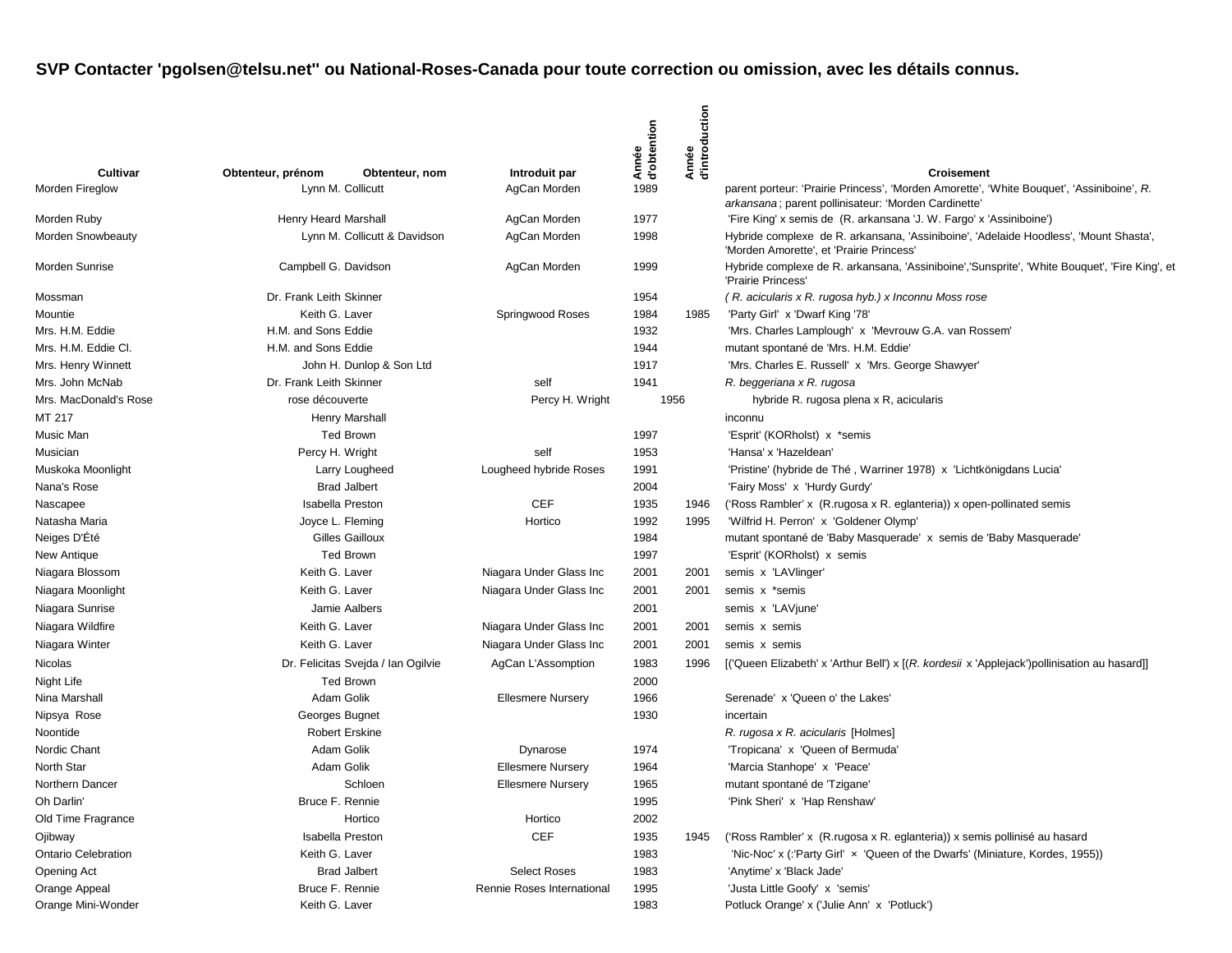|                             |                          |                          |                            | Année<br>d'obtention | Année<br>d'introduction |                                                                                          |
|-----------------------------|--------------------------|--------------------------|----------------------------|----------------------|-------------------------|------------------------------------------------------------------------------------------|
| Cultivar                    | Obtenteur, prénom        | Obtenteur, nom           | Introduit par              |                      |                         | <b>Croisement</b>                                                                        |
| Orange Patio Wonder         |                          | <b>Brad Jalbert</b>      |                            | 2004                 |                         | 'Orange Honey' x 'Sexy Rexy'                                                             |
| Orange Sunset               |                          | George Mander            | <b>Select Roses</b>        | 1996                 | 1996                    | 'June Laver' x 'Rubies 'n' Pearls'                                                       |
| Orange Zest                 | Keith G. Laver           |                          | Springwood Roses           | 1994                 |                         | semis x 'Painted Doll'                                                                   |
| Orinda                      |                          | Isabella Preston         | AgCan Ottawa               | 1922                 | 1929                    | semis pollinisé au hasard de R. harisonii                                                |
| Ottawa                      | Dr. Felicitas Svejda     |                          | AgCan Ottawa               |                      |                         | des semences de l'espèce R. rugosa collectées par un botaniste canadien à Hokaido, Japon |
| <b>Painted Doll</b>         | Keith G. Laver           |                          |                            | 1985                 |                         | 'Party Girl' x 'Dwarf King '78'                                                          |
| Painter's Touch             | Keith G. Laver           |                          | Springwood Roses           | 1998                 | 1998                    | semis x 'Antique Gold'                                                                   |
| PALS Niagara                |                          | Joyce L. Fleming         | Hortico                    | 2001                 | 2004                    | 'Red Hot' x 'Breeding Line 83'                                                           |
| Park Royal                  | H.M. and Sons Eddie      |                          | Seridan                    | 1967                 |                         | 'Tropicana' x 'Shepherd's Delight'                                                       |
| Parkside                    | Albert J. Porter         |                          |                            | 1964                 |                         | Porter: possiblement une sélection de R. woodsii                                         |
| Party Popcorn               | Keith G. Laver           |                          | Springwood Roses           | 1993                 |                         | 'Popcorn'                                                                                |
| Passion's Flame             | Bruce F. Rennie          |                          | Rennie Roses International | 1993                 | 1993                    | semis x semis                                                                            |
| Patricia Macoun             |                          | <b>Isabella Preston</b>  | AgCan Ottawa               | 1923                 |                         | semis pollinisé au hasard de R. helenae                                                  |
| Peach Festival              | Keith G. Laver           |                          | Springwood Roses           | 1997                 |                         | semis x 'Painted Doll'                                                                   |
| Peach of Leafland (Porter)  |                          | <b>Robert Erskine</b>    |                            | 1993                 |                         |                                                                                          |
| Peachy Queen                | James A. "Tony" Denton   |                          |                            | 2003?                |                         | 'June Laver' x 'Reiko'                                                                   |
| Peony                       | <b>Walter Schowalter</b> |                          |                            | ca. 1960             |                         | semis pollinisé au hasard d'un R. rugosa rouge remontant [Pittao]                        |
| <b>Perfect Potluck</b>      | Keith G. Laver           |                          | Springwood Roses           | 1992                 |                         | Seed: 'Showbound' Pollen: 'Party Girl' x 'June Laver'                                    |
| Persian Carpet see comments |                          | Joyce L. Fleming         | Hortico                    | 1990                 | 1995                    | 'Masquerade' x 'Träumerei'                                                               |
| Persian Delight             |                          | Joyce L. Fleming         | Hortico                    | 1990                 | 1995                    | 'Masquerade' x 'Träumerei'                                                               |
| Persistence                 |                          | <b>Ted Brown</b>         |                            | 2000                 |                         |                                                                                          |
| Phantasy                    |                          | John H. Dunlop & Son Ltd |                            | 1927                 |                         | 'Lady Alice Stanley' x 'Royal'                                                           |
| Picturesque                 | H.M. and Sons Eddie      |                          |                            | 1950                 |                         | 'Mrs. H.M. Eddie' x 'Mrs. Sam McGredy'                                                   |
| <b>Pink Bouquet</b>         | Keith G. Laver           |                          | Springwood Roses           | 1987                 | 1991                    | aka; 'Pink Festival'; 'Loving Touch' x 'Ontario Celebration'                             |
| <b>Pink Frosting</b>        | Bruce F. Rennie          |                          | Rennie Roses International | 1992                 |                         | semis x 'Prima Ballerina' (hybride de Thé, Tantau, 1957)                                 |
| Pink Garland                | Dr. Frank Leith Skinner  |                          |                            | 1935                 |                         | R. blanda x R. spinosissima cultivar.                                                    |
| Pink Masquerade             |                          | <b>Robert Simonet</b>    |                            | 1975?                |                         | hybride de Dr. Skinner's 'Pink Laxa' x 'Masquerade' (Porter)                             |
| Pink Patio Wonder           |                          | <b>Brad Jalbert</b>      | <b>Select Roses</b>        | 2004                 |                         | semis x 'Sexy Rexy'                                                                      |
| Pink Sheri                  | Bruce F. Rennie          |                          |                            | 1985                 |                         | mutant spontané de 'Sheri Anne'                                                          |
| <b>Pink Surprise</b>        |                          |                          | AgCan L'Assomption         | 1975                 |                         | hybride de R. kordesii ?                                                                 |
| Pink Topaz                  |                          | George Mander            |                            | 2000                 |                         | 'Hot Tamale' x 'Rubies 'n' Pearls'                                                       |
| <b>Pixie Dust</b>           | James A. "Tony" Denton   |                          |                            | 2003                 |                         | 'Hot Tamale' x ' Amber Sunset'                                                           |
| Platinum Lady               | Keith G. Laver           |                          | Springwood Roses           | 1988                 | 1988                    | semis x 'Lavender Jade'                                                                  |
| <b>Pleasantly Pink</b>      | Keith G. Laver           |                          | Springwood Roses           | 1992                 |                         | ('June Laver' x 'Rosamini Red') x ('Dwarfking' x 'Julie Ann')                            |
| Plum Sauce                  |                          | <b>Brad Jalbert</b>      | <b>Select Roses</b>        | 2004                 |                         |                                                                                          |
| Polar Cap                   |                          | <b>Ted Brown</b>         |                            | 2005                 |                         | 'Luis Desamero' x 'Radiant' (Miniature, Benardella, 1987)                                |
| Poliarchus                  |                          | <b>Isabella Preston</b>  | AgCan Ottawa               | 1924                 | 1930                    | semis pollinisé au hasard de R. Harisonii                                                |
| <b>Polly Primus</b>         | Percy H. Wright          |                          |                            | 1983                 |                         | hybride de Polyantha?                                                                    |
| Poly Prim                   | H.M. and Sons Eddie      |                          |                            | 1953                 |                         | 'Goldilocks' (Floribunda, Boerner, 1945) x 'Golden Rapture'                              |
| Poly Twain                  | Percy H. Wright          |                          |                            | c. 1970?             |                         | hybride de Polyantha ?                                                                   |
| Polyana                     | Dr. Frank Leith Skinner  |                          |                            | 1925                 |                         | R. rugosa x 'Mme Norbert Levavasseur':                                                   |
| Polywon (Poly Won)          | Percy H. Wright          |                          |                            | 1970                 |                         |                                                                                          |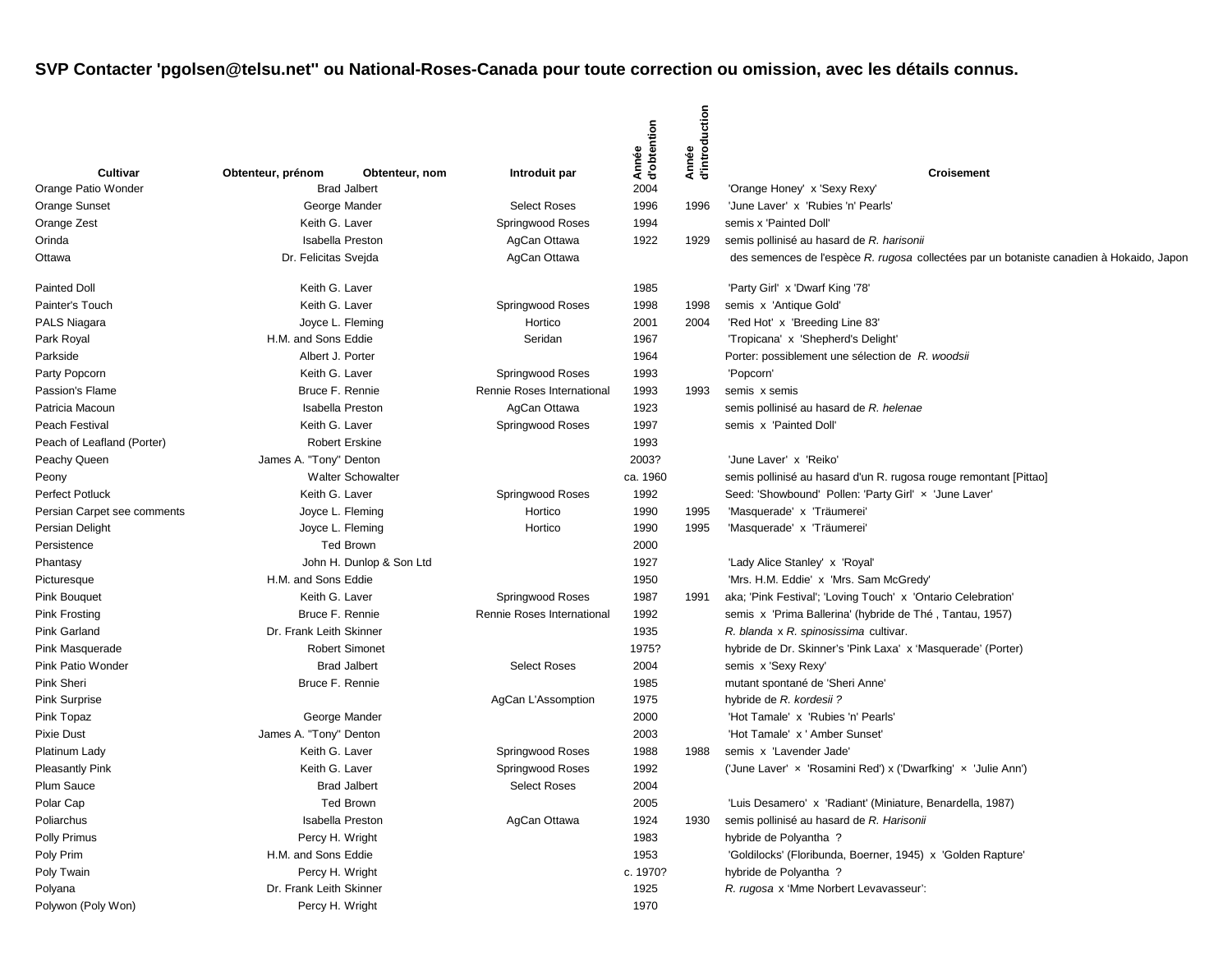|                            |                                     |                          |                            | Année<br>d'obtention | duction<br>Année<br>d'introc |                                                                                                 |
|----------------------------|-------------------------------------|--------------------------|----------------------------|----------------------|------------------------------|-------------------------------------------------------------------------------------------------|
| <b>Cultivar</b>            | Obtenteur, prénom                   | Obtenteur, nom           | Introduit par              |                      |                              | Croisement                                                                                      |
| Porter's Blanda            | Albert J. Porter                    |                          |                            | 1963                 |                              |                                                                                                 |
| Porter's Double Altai      | Albert J. Porter                    |                          |                            |                      |                              |                                                                                                 |
| Potluck Blue               | Keith G. Laver                      |                          | Springwood Roses           | 1995                 | 1995                         | 'Blue Ice' x semis                                                                              |
| Potluck Cream              | Keith G. Laver                      |                          | Springwood Roses           | 1987                 |                              | 'Cornsilk' x semis                                                                              |
| Potluck Crimson            | Keith G. Laver                      |                          | Springwood Roses           | 1997                 |                              | mutant spontané de 'June Laver' x 'Springwood Red Victor'                                       |
| <b>Potluck Frosty</b>      | Keith G. Laver                      |                          | Springwood Roses           | 1995                 | 1995                         | semis x 'Potluck Yellow'                                                                        |
| Potluck Gold               | Keith G. Laver                      |                          | Springwood Roses           | 1991                 | 1991                         | 'Dorola' x 'Julie Ann'                                                                          |
| <b>Potluck Pink</b>        | Keith G. Laver                      |                          | Springwood Roses           | 1992                 |                              | 'June Laver' x 'Julie Ann'                                                                      |
| Potluck Purple             | Keith G. Laver                      |                          | Springwood Roses           | 1992                 |                              | ('June Laver' x 'Painted Doll') x 'Springwood Purple'                                           |
| Potluck Red                | Keith G. Laver                      |                          | Springwood Roses           | 1988                 |                              | 'Breezy' x ' June Laver'                                                                        |
| Potluck White              | Keith G. Laver                      |                          |                            | 1985                 |                              | 'Baby Katie' x 'Mountie'                                                                        |
| <b>Potluck Yellow</b>      | Keith G. Laver                      |                          |                            | 1985                 |                              | 'Rise 'n' Shine' x 'Lemon Delight'                                                              |
| Potluck™                   | Keith G. Laver                      |                          | Springwood Roses           | 1984                 |                              | 'Dwarf King '78' x 'Little Liza'                                                                |
| <b>Prairie Celebration</b> | Cameron Davidson                    |                          | AgCan Morden               | 2003                 |                              | 'Orangeade' xR. Kordesii L83                                                                    |
| Prairie Charm              | <b>William Godfrey</b>              |                          | AgCan Morden               | 1959                 |                              | 'Prairie Youth' x 'Prairie Wren'                                                                |
| Prairie Dawn               | <b>William Godfrey</b>              |                          | AgCan Morden               | 1959                 |                              | ('Prairie Youth' x 'Ross Rambler') x ('Dr. W. Van Fleet' x R. spinosissima altaica)             |
| Prairie Joy                | Lynn M. Collicutt                   |                          | AgCan Morden               | 1990                 |                              | 'Prairie Princess' x 'Morden Cardinette'                                                        |
| <b>Prairie Maid</b>        | H.F. (Bert) Harp or William Godfrey |                          | AgCan Morden               | 1959                 |                              | 'Ophelia' x 'Türkes Rugosa Sämling' x R. spinosissima var. altaica                              |
| <b>Prairie Peace</b>       | <b>Robert Erskine</b>               |                          |                            | c. 1970              |                              | 'Beauty of 'Leafland' x 'Hazeldean'                                                             |
| <b>Prairie Pink</b>        | Ed. Robinson                        |                          |                            | 1972                 |                              | Semis de 'Prairie Youth' pollinisé au hasard                                                    |
| <b>Prairie Pinkie</b>      | Dr. Frank Leith Skinner             |                          |                            | 1958                 |                              | R. suffulta 'Woodrow Rose' (dbl. mutant spontané de l'espèce) x hybride de R. spinosissima.     |
| <b>Prairie Sailor</b>      | <b>William Godfrey</b>              |                          | AgCan Morden               | 1946                 |                              | ('Dr. W. Van Fleet' x 'Türkes Rugosa Sämling') x R. spinosissima var. altaica                   |
| <b>Prairie Sweetheart</b>  | Ed. Robinson                        |                          |                            | $1971$               |                              | Semis de 'Prairie Youth' pollinisé au hasard                                                    |
| Prairie Wren               | <b>William Godfrey</b>              |                          | AgCan Morden               | 1946                 |                              | 'Ophelia' x 'Türkes Rugosa Sämling' x R. spinosissima var. altaica                              |
| Prairie Youth              | <b>William Godfrey</b>              |                          | AgCan Morden               | (1348)               |                              | 'Türkes Rugosa Sämling' x R. spinosissima altaica                                               |
| Precocious                 | <b>Walter Schowalter</b>            |                          |                            | ca. 1966             |                              | semis de 'Will Alderman'                                                                        |
| <b>Pretty Celine</b>       | Bruce F. Rennie                     |                          | Rennie Roses International | 1995                 |                              | 'Strawberry Delight' x 'Strawberry Delight'                                                     |
| <b>Pretty Tiny</b>         |                                     | Bruce F. Rennie          |                            | 1995                 | 1995                         | semis x semis                                                                                   |
| <b>Prince Charming</b>     | Dr. Frank Leith Skinner             |                          | Rennie Roses International | 1958                 |                              | hybride de 'Alika' ou R. glauca x Inconnu (prob. 'Betty Bland')                                 |
| Princess Charming          | Percy H. Wright                     |                          |                            | 1978                 |                              | R. glauca x Inconnu (prob. 'Betty Bland')                                                       |
| Purple Gem                 |                                     | George Mander            |                            | 1992                 |                              | Rise 'n' Shine' x 'MANpurple (hybride de Thé, Mander 1991)'                                     |
| <b>Purple Spires</b>       |                                     | Hortico                  |                            | 1997                 |                              |                                                                                                 |
| <b>Purple Springs</b>      | Paul Olsen                          |                          |                            | 2004                 |                              | Hansa' x R. foliolosa                                                                           |
| <b>Purple Sunset</b>       | George Mander                       |                          |                            | 1992                 |                              | Rise 'n' Shine' x 'MANpurple (hybride de Thé, Mander 1991)'                                     |
| Purple'n'Gold              | George Mander                       |                          | <b>Select Roses</b>        | 2005                 | 2005                         | semis de 'Hot Tamale' x semis                                                                   |
| Quadra                     | Dr. Felicitas Svejda / Ian Ogilvie  |                          |                            | 1981                 | 1995                         | ['Queen Elizabeth' x 'Arthur Bell') x (Dbe 'Red Simonet' x von Scharnhorst')] x 'Felix Leclerc' |
| Quadroon                   | Percy H. Wright                     |                          |                            | 1948                 |                              | 'Hansa' x 'Hansa' x R. nitida [Phillips/ Migneault]                                             |
| Randall                    |                                     | unknown                  |                            | < 1905               |                              |                                                                                                 |
| Raskin                     | <b>Walter Schowalter</b>            |                          |                            | ca. 1960             |                              | R. woodsii hybride                                                                              |
| Reah Nicole                | <b>Brad Jalbert</b>                 |                          |                            | 2004                 |                              | 'Loving Touch' x 'Kristen'                                                                      |
| Reality                    | <b>Ted Brown</b>                    |                          |                            | 2000                 |                              |                                                                                                 |
| <b>Red Beauty</b>          |                                     | John H. Dunlop & Son Ltd |                            | 1928                 |                              | mutant spontané de 'Matchless'                                                                  |
| <b>Red Clusters</b>        | Robert Simonet                      |                          | Liggit                     | 1968                 |                              | 'Red Dawn' x un rosier rustique [Brian Porter]                                                  |
|                            |                                     |                          |                            |                      |                              |                                                                                                 |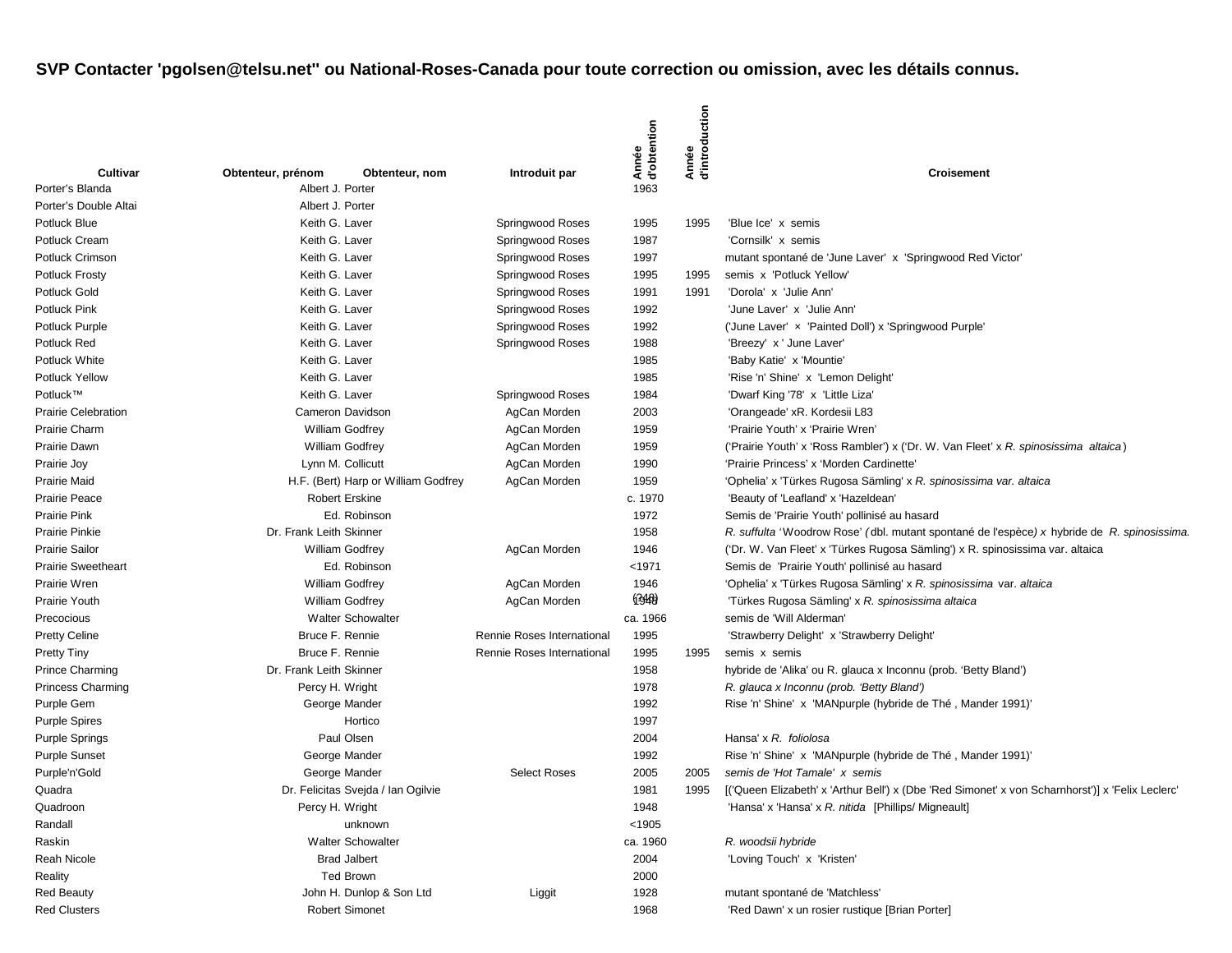| Red Dawn<br><b>Robert Simonet</b><br>1957<br>'New Dawn' x 'Étoile de Hollande'<br>Skinner<br><b>Robert Simonet</b><br>< 1964<br>'Red Dawn' x 'Suzanne'<br>Red Dawn x Suzanne<br>1997<br><b>Red Emperor</b><br><b>Ted Brown</b><br>'Esprit' (KORholst) x semis<br>1997<br><b>Red Garter</b><br><b>Ted Brown</b><br>'Esprit' (KORholst) x 'Stretch Johnson'<br><b>Brad Jalbert</b><br><b>Select Roses</b><br>1999<br><b>Red Patio Wonder</b><br>Keith G. Laver<br><b>Red Rider</b><br>Springwood Roses<br>1991<br>mutant spontané de Mountie<br><b>Isabella Preston</b><br>1929<br>'Harison's Yellow' (R. Harisonii) semis pollinisé au hasard<br>Regina<br>Regina<br>Percy H. Wright<br>1954<br>'Hansa' x 'Loch Lomond'<br>Reiko<br><b>Brad Jalbert</b><br><b>Select Roses</b><br>1995<br>'Winsome' (Mini, Saville 1984) x 'Springwood Gold'<br>1995<br>Bruce F. Rennie<br><b>Rennie's Pink</b><br>1999<br>Riches<br>Percy H. Wright<br>1969<br>R. blanda hybride;<br><b>Rising Star</b><br><b>Brad Jalbert</b><br><b>Select Roses</b><br>1995<br>'Sans Souci' (Miniature, Laver, 1986) x 'Pink Petticoat'<br>Georges Bugnet<br>Georges Bugnet<br>Rita Bugnet<br>1960<br>hyb. de rugosa<br>Robert Bland<br>Percy H. Wright<br>1960<br>(('Hansa' x R. woodsii) x 'Betty Bland') x (R. blanda x 'Betty Bland') [Olsen]<br>Adam Golik<br><b>Robert Cotton</b><br><b>Ellesmere Nursery</b><br>1968<br>'Marcia Stanhope' x 'Karl Herbst'<br><b>Robert Erskine</b><br>2003<br><b>Robert Erskine</b><br>'Hansa' x 'Daybreak' [Holmes]<br>Roberta Bondar<br>Joyce L. Fleming<br>Hortico<br>1987<br>1993<br>'King's Ransom' x 'Buff Beauty'<br>Ed. Robinson<br>$1971$<br>Rosalee Rose<br>inconnu<br><b>Isabella Preston</b><br>1930<br>'Harison's Yellow' (R. harisonii) semis pollinisé au hasard<br>Rosania<br>H.M. Eddie and Sons<br>'New Dawn' x ' Fashion' (Floribunda, Boerner, 1947)<br>Rosemary Eddie<br>1956<br>Norman M. Ross<br>< 1931<br>Ross Rambler<br>1938<br>probablement parent de R. beggeriana, des Himalayas;<br>Ross Rambler<br>Norman M. Ross *foundling<br>Percy H. Wright, intro.<br>Ross Rambler 14<br><b>Walter Schowalter</b><br>ca. 1966<br>'Ross Rambler' semis pollinisé au hasard<br><b>Walter Schowalter</b><br>ca. 1960<br>Ross Rambler 3<br>'Ross Rambler' semis pollinisé au hasard<br>1994<br>Rosy Forecast<br>Keith G. Laver<br>Keith G. Laver<br>Rosy Potluck<br>Springwood Roses<br>1995<br>1995<br>'Apricot Doll' x (' June Laver' x 'Party Girl') x 'Golden Promise'<br>1988<br>Rosy Wings<br>J Mekdecci<br><b>Ted Brown</b><br>2000<br>Rothsay<br>Bruce F. Rennie<br>1989<br><b>Royal City</b><br>Rennie Roses International<br>1990<br>Goldmarie' (Floribunda, Kordes, 1958) x 'Pink Sheri'<br>Dr. Felicitas Svejda & Ian Ogilvie<br>1982<br>Royal Edward<br>AgCan L'Assomption<br>2000<br>R. kordesii x ('Red Dawn' x 'Suzanne') x 'Zeus']pollinisation au hasard}<br>Royal Robe<br>Percy H. Wright<br>1946<br>(R. rugosa x 'Hansa') x (R. multiflora x R. blanda) probablement 'Ames No. 5' or 'No. 6' of<br>PropEGTedy'S BeandPhillips A Mismanapolity'<br><b>Royal Scarlet</b><br>Kraus<br>Wyant US<br>1966<br>Royal Victoria<br>Keith G. Laver<br>('Painted Doll' x 'June Laver') x 'Mountie'<br>Springwood Roses<br>1991<br>H.M. and Sons Eddie<br>'Picture' x 'Mrs. Pierre S. du Pont'<br><b>Royal Visit</b><br>1939<br>1992<br>George Mander<br>'Rise 'n' Shine' x MANpurple (hybride de Thé, Mander 1991)'<br>Bruce F. Rennie<br>1988<br>'Pink Sheri' x 'Black Jade'<br>Ruby Tuesday<br>Rennie Roses International<br>1989<br>Rugosa Ottawa<br>1984<br>Dr. Felicitas Svejda<br>AgCan Ottawa<br>1969<br>Rumsey<br>R. arkansana (des notes de Schowalter mentionnent R. suffulata)<br>Percy H. Wright<br>1947<br>'Mary L. Evans' x 'Alika'<br><b>Robert Simonet</b><br>'Red Pinocchio' x ('Joanna Hill' x R. spinosissima altaica)<br>Salmon Drops<br>Hortico<br>Hortico<br>1999<br><b>Brad Jalbert</b><br><b>Select Roses</b><br>'Blushing Blue' x 'Springwood Gold'<br>1995<br>Keith G. Laver<br>1986<br>'Rise 'n' Shine' x 'Ontario Celebration'<br>Springwood Roses |                   |                   |                |               | Année<br>d'obtention | Année<br>d'introduction |                   |
|-----------------------------------------------------------------------------------------------------------------------------------------------------------------------------------------------------------------------------------------------------------------------------------------------------------------------------------------------------------------------------------------------------------------------------------------------------------------------------------------------------------------------------------------------------------------------------------------------------------------------------------------------------------------------------------------------------------------------------------------------------------------------------------------------------------------------------------------------------------------------------------------------------------------------------------------------------------------------------------------------------------------------------------------------------------------------------------------------------------------------------------------------------------------------------------------------------------------------------------------------------------------------------------------------------------------------------------------------------------------------------------------------------------------------------------------------------------------------------------------------------------------------------------------------------------------------------------------------------------------------------------------------------------------------------------------------------------------------------------------------------------------------------------------------------------------------------------------------------------------------------------------------------------------------------------------------------------------------------------------------------------------------------------------------------------------------------------------------------------------------------------------------------------------------------------------------------------------------------------------------------------------------------------------------------------------------------------------------------------------------------------------------------------------------------------------------------------------------------------------------------------------------------------------------------------------------------------------------------------------------------------------------------------------------------------------------------------------------------------------------------------------------------------------------------------------------------------------------------------------------------------------------------------------------------------------------------------------------------------------------------------------------------------------------------------------------------------------------------------------------------------------------------------------------------------------------------------------------------------------------------------------------------------------------------------------------------------------------------------------------------------------------------------------------------------------------------------------------------------------------------------------------------------------------------------------------------------------------------------------------------------------------------------------------------------------------------------------------------------------------------------------------------------------------------------------------------------------------------------------------------------------------------------------------------------------------------------------------------------------------------------------------------------------------------------------------------------------------------------------|-------------------|-------------------|----------------|---------------|----------------------|-------------------------|-------------------|
|                                                                                                                                                                                                                                                                                                                                                                                                                                                                                                                                                                                                                                                                                                                                                                                                                                                                                                                                                                                                                                                                                                                                                                                                                                                                                                                                                                                                                                                                                                                                                                                                                                                                                                                                                                                                                                                                                                                                                                                                                                                                                                                                                                                                                                                                                                                                                                                                                                                                                                                                                                                                                                                                                                                                                                                                                                                                                                                                                                                                                                                                                                                                                                                                                                                                                                                                                                                                                                                                                                                                                                                                                                                                                                                                                                                                                                                                                                                                                                                                                                                                                                                 | Cultivar          | Obtenteur, prénom | Obtenteur, nom | Introduit par |                      |                         | <b>Croisement</b> |
|                                                                                                                                                                                                                                                                                                                                                                                                                                                                                                                                                                                                                                                                                                                                                                                                                                                                                                                                                                                                                                                                                                                                                                                                                                                                                                                                                                                                                                                                                                                                                                                                                                                                                                                                                                                                                                                                                                                                                                                                                                                                                                                                                                                                                                                                                                                                                                                                                                                                                                                                                                                                                                                                                                                                                                                                                                                                                                                                                                                                                                                                                                                                                                                                                                                                                                                                                                                                                                                                                                                                                                                                                                                                                                                                                                                                                                                                                                                                                                                                                                                                                                                 |                   |                   |                |               |                      |                         |                   |
|                                                                                                                                                                                                                                                                                                                                                                                                                                                                                                                                                                                                                                                                                                                                                                                                                                                                                                                                                                                                                                                                                                                                                                                                                                                                                                                                                                                                                                                                                                                                                                                                                                                                                                                                                                                                                                                                                                                                                                                                                                                                                                                                                                                                                                                                                                                                                                                                                                                                                                                                                                                                                                                                                                                                                                                                                                                                                                                                                                                                                                                                                                                                                                                                                                                                                                                                                                                                                                                                                                                                                                                                                                                                                                                                                                                                                                                                                                                                                                                                                                                                                                                 |                   |                   |                |               |                      |                         |                   |
|                                                                                                                                                                                                                                                                                                                                                                                                                                                                                                                                                                                                                                                                                                                                                                                                                                                                                                                                                                                                                                                                                                                                                                                                                                                                                                                                                                                                                                                                                                                                                                                                                                                                                                                                                                                                                                                                                                                                                                                                                                                                                                                                                                                                                                                                                                                                                                                                                                                                                                                                                                                                                                                                                                                                                                                                                                                                                                                                                                                                                                                                                                                                                                                                                                                                                                                                                                                                                                                                                                                                                                                                                                                                                                                                                                                                                                                                                                                                                                                                                                                                                                                 |                   |                   |                |               |                      |                         |                   |
|                                                                                                                                                                                                                                                                                                                                                                                                                                                                                                                                                                                                                                                                                                                                                                                                                                                                                                                                                                                                                                                                                                                                                                                                                                                                                                                                                                                                                                                                                                                                                                                                                                                                                                                                                                                                                                                                                                                                                                                                                                                                                                                                                                                                                                                                                                                                                                                                                                                                                                                                                                                                                                                                                                                                                                                                                                                                                                                                                                                                                                                                                                                                                                                                                                                                                                                                                                                                                                                                                                                                                                                                                                                                                                                                                                                                                                                                                                                                                                                                                                                                                                                 |                   |                   |                |               |                      |                         |                   |
|                                                                                                                                                                                                                                                                                                                                                                                                                                                                                                                                                                                                                                                                                                                                                                                                                                                                                                                                                                                                                                                                                                                                                                                                                                                                                                                                                                                                                                                                                                                                                                                                                                                                                                                                                                                                                                                                                                                                                                                                                                                                                                                                                                                                                                                                                                                                                                                                                                                                                                                                                                                                                                                                                                                                                                                                                                                                                                                                                                                                                                                                                                                                                                                                                                                                                                                                                                                                                                                                                                                                                                                                                                                                                                                                                                                                                                                                                                                                                                                                                                                                                                                 |                   |                   |                |               |                      |                         |                   |
|                                                                                                                                                                                                                                                                                                                                                                                                                                                                                                                                                                                                                                                                                                                                                                                                                                                                                                                                                                                                                                                                                                                                                                                                                                                                                                                                                                                                                                                                                                                                                                                                                                                                                                                                                                                                                                                                                                                                                                                                                                                                                                                                                                                                                                                                                                                                                                                                                                                                                                                                                                                                                                                                                                                                                                                                                                                                                                                                                                                                                                                                                                                                                                                                                                                                                                                                                                                                                                                                                                                                                                                                                                                                                                                                                                                                                                                                                                                                                                                                                                                                                                                 |                   |                   |                |               |                      |                         |                   |
|                                                                                                                                                                                                                                                                                                                                                                                                                                                                                                                                                                                                                                                                                                                                                                                                                                                                                                                                                                                                                                                                                                                                                                                                                                                                                                                                                                                                                                                                                                                                                                                                                                                                                                                                                                                                                                                                                                                                                                                                                                                                                                                                                                                                                                                                                                                                                                                                                                                                                                                                                                                                                                                                                                                                                                                                                                                                                                                                                                                                                                                                                                                                                                                                                                                                                                                                                                                                                                                                                                                                                                                                                                                                                                                                                                                                                                                                                                                                                                                                                                                                                                                 |                   |                   |                |               |                      |                         |                   |
|                                                                                                                                                                                                                                                                                                                                                                                                                                                                                                                                                                                                                                                                                                                                                                                                                                                                                                                                                                                                                                                                                                                                                                                                                                                                                                                                                                                                                                                                                                                                                                                                                                                                                                                                                                                                                                                                                                                                                                                                                                                                                                                                                                                                                                                                                                                                                                                                                                                                                                                                                                                                                                                                                                                                                                                                                                                                                                                                                                                                                                                                                                                                                                                                                                                                                                                                                                                                                                                                                                                                                                                                                                                                                                                                                                                                                                                                                                                                                                                                                                                                                                                 |                   |                   |                |               |                      |                         |                   |
|                                                                                                                                                                                                                                                                                                                                                                                                                                                                                                                                                                                                                                                                                                                                                                                                                                                                                                                                                                                                                                                                                                                                                                                                                                                                                                                                                                                                                                                                                                                                                                                                                                                                                                                                                                                                                                                                                                                                                                                                                                                                                                                                                                                                                                                                                                                                                                                                                                                                                                                                                                                                                                                                                                                                                                                                                                                                                                                                                                                                                                                                                                                                                                                                                                                                                                                                                                                                                                                                                                                                                                                                                                                                                                                                                                                                                                                                                                                                                                                                                                                                                                                 |                   |                   |                |               |                      |                         |                   |
|                                                                                                                                                                                                                                                                                                                                                                                                                                                                                                                                                                                                                                                                                                                                                                                                                                                                                                                                                                                                                                                                                                                                                                                                                                                                                                                                                                                                                                                                                                                                                                                                                                                                                                                                                                                                                                                                                                                                                                                                                                                                                                                                                                                                                                                                                                                                                                                                                                                                                                                                                                                                                                                                                                                                                                                                                                                                                                                                                                                                                                                                                                                                                                                                                                                                                                                                                                                                                                                                                                                                                                                                                                                                                                                                                                                                                                                                                                                                                                                                                                                                                                                 |                   |                   |                |               |                      |                         |                   |
|                                                                                                                                                                                                                                                                                                                                                                                                                                                                                                                                                                                                                                                                                                                                                                                                                                                                                                                                                                                                                                                                                                                                                                                                                                                                                                                                                                                                                                                                                                                                                                                                                                                                                                                                                                                                                                                                                                                                                                                                                                                                                                                                                                                                                                                                                                                                                                                                                                                                                                                                                                                                                                                                                                                                                                                                                                                                                                                                                                                                                                                                                                                                                                                                                                                                                                                                                                                                                                                                                                                                                                                                                                                                                                                                                                                                                                                                                                                                                                                                                                                                                                                 |                   |                   |                |               |                      |                         |                   |
|                                                                                                                                                                                                                                                                                                                                                                                                                                                                                                                                                                                                                                                                                                                                                                                                                                                                                                                                                                                                                                                                                                                                                                                                                                                                                                                                                                                                                                                                                                                                                                                                                                                                                                                                                                                                                                                                                                                                                                                                                                                                                                                                                                                                                                                                                                                                                                                                                                                                                                                                                                                                                                                                                                                                                                                                                                                                                                                                                                                                                                                                                                                                                                                                                                                                                                                                                                                                                                                                                                                                                                                                                                                                                                                                                                                                                                                                                                                                                                                                                                                                                                                 |                   |                   |                |               |                      |                         |                   |
|                                                                                                                                                                                                                                                                                                                                                                                                                                                                                                                                                                                                                                                                                                                                                                                                                                                                                                                                                                                                                                                                                                                                                                                                                                                                                                                                                                                                                                                                                                                                                                                                                                                                                                                                                                                                                                                                                                                                                                                                                                                                                                                                                                                                                                                                                                                                                                                                                                                                                                                                                                                                                                                                                                                                                                                                                                                                                                                                                                                                                                                                                                                                                                                                                                                                                                                                                                                                                                                                                                                                                                                                                                                                                                                                                                                                                                                                                                                                                                                                                                                                                                                 |                   |                   |                |               |                      |                         |                   |
|                                                                                                                                                                                                                                                                                                                                                                                                                                                                                                                                                                                                                                                                                                                                                                                                                                                                                                                                                                                                                                                                                                                                                                                                                                                                                                                                                                                                                                                                                                                                                                                                                                                                                                                                                                                                                                                                                                                                                                                                                                                                                                                                                                                                                                                                                                                                                                                                                                                                                                                                                                                                                                                                                                                                                                                                                                                                                                                                                                                                                                                                                                                                                                                                                                                                                                                                                                                                                                                                                                                                                                                                                                                                                                                                                                                                                                                                                                                                                                                                                                                                                                                 |                   |                   |                |               |                      |                         |                   |
|                                                                                                                                                                                                                                                                                                                                                                                                                                                                                                                                                                                                                                                                                                                                                                                                                                                                                                                                                                                                                                                                                                                                                                                                                                                                                                                                                                                                                                                                                                                                                                                                                                                                                                                                                                                                                                                                                                                                                                                                                                                                                                                                                                                                                                                                                                                                                                                                                                                                                                                                                                                                                                                                                                                                                                                                                                                                                                                                                                                                                                                                                                                                                                                                                                                                                                                                                                                                                                                                                                                                                                                                                                                                                                                                                                                                                                                                                                                                                                                                                                                                                                                 |                   |                   |                |               |                      |                         |                   |
|                                                                                                                                                                                                                                                                                                                                                                                                                                                                                                                                                                                                                                                                                                                                                                                                                                                                                                                                                                                                                                                                                                                                                                                                                                                                                                                                                                                                                                                                                                                                                                                                                                                                                                                                                                                                                                                                                                                                                                                                                                                                                                                                                                                                                                                                                                                                                                                                                                                                                                                                                                                                                                                                                                                                                                                                                                                                                                                                                                                                                                                                                                                                                                                                                                                                                                                                                                                                                                                                                                                                                                                                                                                                                                                                                                                                                                                                                                                                                                                                                                                                                                                 |                   |                   |                |               |                      |                         |                   |
|                                                                                                                                                                                                                                                                                                                                                                                                                                                                                                                                                                                                                                                                                                                                                                                                                                                                                                                                                                                                                                                                                                                                                                                                                                                                                                                                                                                                                                                                                                                                                                                                                                                                                                                                                                                                                                                                                                                                                                                                                                                                                                                                                                                                                                                                                                                                                                                                                                                                                                                                                                                                                                                                                                                                                                                                                                                                                                                                                                                                                                                                                                                                                                                                                                                                                                                                                                                                                                                                                                                                                                                                                                                                                                                                                                                                                                                                                                                                                                                                                                                                                                                 |                   |                   |                |               |                      |                         |                   |
|                                                                                                                                                                                                                                                                                                                                                                                                                                                                                                                                                                                                                                                                                                                                                                                                                                                                                                                                                                                                                                                                                                                                                                                                                                                                                                                                                                                                                                                                                                                                                                                                                                                                                                                                                                                                                                                                                                                                                                                                                                                                                                                                                                                                                                                                                                                                                                                                                                                                                                                                                                                                                                                                                                                                                                                                                                                                                                                                                                                                                                                                                                                                                                                                                                                                                                                                                                                                                                                                                                                                                                                                                                                                                                                                                                                                                                                                                                                                                                                                                                                                                                                 |                   |                   |                |               |                      |                         |                   |
|                                                                                                                                                                                                                                                                                                                                                                                                                                                                                                                                                                                                                                                                                                                                                                                                                                                                                                                                                                                                                                                                                                                                                                                                                                                                                                                                                                                                                                                                                                                                                                                                                                                                                                                                                                                                                                                                                                                                                                                                                                                                                                                                                                                                                                                                                                                                                                                                                                                                                                                                                                                                                                                                                                                                                                                                                                                                                                                                                                                                                                                                                                                                                                                                                                                                                                                                                                                                                                                                                                                                                                                                                                                                                                                                                                                                                                                                                                                                                                                                                                                                                                                 |                   |                   |                |               |                      |                         |                   |
|                                                                                                                                                                                                                                                                                                                                                                                                                                                                                                                                                                                                                                                                                                                                                                                                                                                                                                                                                                                                                                                                                                                                                                                                                                                                                                                                                                                                                                                                                                                                                                                                                                                                                                                                                                                                                                                                                                                                                                                                                                                                                                                                                                                                                                                                                                                                                                                                                                                                                                                                                                                                                                                                                                                                                                                                                                                                                                                                                                                                                                                                                                                                                                                                                                                                                                                                                                                                                                                                                                                                                                                                                                                                                                                                                                                                                                                                                                                                                                                                                                                                                                                 |                   |                   |                |               |                      |                         |                   |
|                                                                                                                                                                                                                                                                                                                                                                                                                                                                                                                                                                                                                                                                                                                                                                                                                                                                                                                                                                                                                                                                                                                                                                                                                                                                                                                                                                                                                                                                                                                                                                                                                                                                                                                                                                                                                                                                                                                                                                                                                                                                                                                                                                                                                                                                                                                                                                                                                                                                                                                                                                                                                                                                                                                                                                                                                                                                                                                                                                                                                                                                                                                                                                                                                                                                                                                                                                                                                                                                                                                                                                                                                                                                                                                                                                                                                                                                                                                                                                                                                                                                                                                 |                   |                   |                |               |                      |                         |                   |
|                                                                                                                                                                                                                                                                                                                                                                                                                                                                                                                                                                                                                                                                                                                                                                                                                                                                                                                                                                                                                                                                                                                                                                                                                                                                                                                                                                                                                                                                                                                                                                                                                                                                                                                                                                                                                                                                                                                                                                                                                                                                                                                                                                                                                                                                                                                                                                                                                                                                                                                                                                                                                                                                                                                                                                                                                                                                                                                                                                                                                                                                                                                                                                                                                                                                                                                                                                                                                                                                                                                                                                                                                                                                                                                                                                                                                                                                                                                                                                                                                                                                                                                 |                   |                   |                |               |                      |                         |                   |
|                                                                                                                                                                                                                                                                                                                                                                                                                                                                                                                                                                                                                                                                                                                                                                                                                                                                                                                                                                                                                                                                                                                                                                                                                                                                                                                                                                                                                                                                                                                                                                                                                                                                                                                                                                                                                                                                                                                                                                                                                                                                                                                                                                                                                                                                                                                                                                                                                                                                                                                                                                                                                                                                                                                                                                                                                                                                                                                                                                                                                                                                                                                                                                                                                                                                                                                                                                                                                                                                                                                                                                                                                                                                                                                                                                                                                                                                                                                                                                                                                                                                                                                 |                   |                   |                |               |                      |                         |                   |
|                                                                                                                                                                                                                                                                                                                                                                                                                                                                                                                                                                                                                                                                                                                                                                                                                                                                                                                                                                                                                                                                                                                                                                                                                                                                                                                                                                                                                                                                                                                                                                                                                                                                                                                                                                                                                                                                                                                                                                                                                                                                                                                                                                                                                                                                                                                                                                                                                                                                                                                                                                                                                                                                                                                                                                                                                                                                                                                                                                                                                                                                                                                                                                                                                                                                                                                                                                                                                                                                                                                                                                                                                                                                                                                                                                                                                                                                                                                                                                                                                                                                                                                 |                   |                   |                |               |                      |                         |                   |
|                                                                                                                                                                                                                                                                                                                                                                                                                                                                                                                                                                                                                                                                                                                                                                                                                                                                                                                                                                                                                                                                                                                                                                                                                                                                                                                                                                                                                                                                                                                                                                                                                                                                                                                                                                                                                                                                                                                                                                                                                                                                                                                                                                                                                                                                                                                                                                                                                                                                                                                                                                                                                                                                                                                                                                                                                                                                                                                                                                                                                                                                                                                                                                                                                                                                                                                                                                                                                                                                                                                                                                                                                                                                                                                                                                                                                                                                                                                                                                                                                                                                                                                 |                   |                   |                |               |                      |                         |                   |
|                                                                                                                                                                                                                                                                                                                                                                                                                                                                                                                                                                                                                                                                                                                                                                                                                                                                                                                                                                                                                                                                                                                                                                                                                                                                                                                                                                                                                                                                                                                                                                                                                                                                                                                                                                                                                                                                                                                                                                                                                                                                                                                                                                                                                                                                                                                                                                                                                                                                                                                                                                                                                                                                                                                                                                                                                                                                                                                                                                                                                                                                                                                                                                                                                                                                                                                                                                                                                                                                                                                                                                                                                                                                                                                                                                                                                                                                                                                                                                                                                                                                                                                 |                   |                   |                |               |                      |                         |                   |
|                                                                                                                                                                                                                                                                                                                                                                                                                                                                                                                                                                                                                                                                                                                                                                                                                                                                                                                                                                                                                                                                                                                                                                                                                                                                                                                                                                                                                                                                                                                                                                                                                                                                                                                                                                                                                                                                                                                                                                                                                                                                                                                                                                                                                                                                                                                                                                                                                                                                                                                                                                                                                                                                                                                                                                                                                                                                                                                                                                                                                                                                                                                                                                                                                                                                                                                                                                                                                                                                                                                                                                                                                                                                                                                                                                                                                                                                                                                                                                                                                                                                                                                 |                   |                   |                |               |                      |                         |                   |
|                                                                                                                                                                                                                                                                                                                                                                                                                                                                                                                                                                                                                                                                                                                                                                                                                                                                                                                                                                                                                                                                                                                                                                                                                                                                                                                                                                                                                                                                                                                                                                                                                                                                                                                                                                                                                                                                                                                                                                                                                                                                                                                                                                                                                                                                                                                                                                                                                                                                                                                                                                                                                                                                                                                                                                                                                                                                                                                                                                                                                                                                                                                                                                                                                                                                                                                                                                                                                                                                                                                                                                                                                                                                                                                                                                                                                                                                                                                                                                                                                                                                                                                 |                   |                   |                |               |                      |                         |                   |
|                                                                                                                                                                                                                                                                                                                                                                                                                                                                                                                                                                                                                                                                                                                                                                                                                                                                                                                                                                                                                                                                                                                                                                                                                                                                                                                                                                                                                                                                                                                                                                                                                                                                                                                                                                                                                                                                                                                                                                                                                                                                                                                                                                                                                                                                                                                                                                                                                                                                                                                                                                                                                                                                                                                                                                                                                                                                                                                                                                                                                                                                                                                                                                                                                                                                                                                                                                                                                                                                                                                                                                                                                                                                                                                                                                                                                                                                                                                                                                                                                                                                                                                 |                   |                   |                |               |                      |                         |                   |
|                                                                                                                                                                                                                                                                                                                                                                                                                                                                                                                                                                                                                                                                                                                                                                                                                                                                                                                                                                                                                                                                                                                                                                                                                                                                                                                                                                                                                                                                                                                                                                                                                                                                                                                                                                                                                                                                                                                                                                                                                                                                                                                                                                                                                                                                                                                                                                                                                                                                                                                                                                                                                                                                                                                                                                                                                                                                                                                                                                                                                                                                                                                                                                                                                                                                                                                                                                                                                                                                                                                                                                                                                                                                                                                                                                                                                                                                                                                                                                                                                                                                                                                 |                   |                   |                |               |                      |                         |                   |
|                                                                                                                                                                                                                                                                                                                                                                                                                                                                                                                                                                                                                                                                                                                                                                                                                                                                                                                                                                                                                                                                                                                                                                                                                                                                                                                                                                                                                                                                                                                                                                                                                                                                                                                                                                                                                                                                                                                                                                                                                                                                                                                                                                                                                                                                                                                                                                                                                                                                                                                                                                                                                                                                                                                                                                                                                                                                                                                                                                                                                                                                                                                                                                                                                                                                                                                                                                                                                                                                                                                                                                                                                                                                                                                                                                                                                                                                                                                                                                                                                                                                                                                 |                   |                   |                |               |                      |                         |                   |
|                                                                                                                                                                                                                                                                                                                                                                                                                                                                                                                                                                                                                                                                                                                                                                                                                                                                                                                                                                                                                                                                                                                                                                                                                                                                                                                                                                                                                                                                                                                                                                                                                                                                                                                                                                                                                                                                                                                                                                                                                                                                                                                                                                                                                                                                                                                                                                                                                                                                                                                                                                                                                                                                                                                                                                                                                                                                                                                                                                                                                                                                                                                                                                                                                                                                                                                                                                                                                                                                                                                                                                                                                                                                                                                                                                                                                                                                                                                                                                                                                                                                                                                 |                   |                   |                |               |                      |                         |                   |
|                                                                                                                                                                                                                                                                                                                                                                                                                                                                                                                                                                                                                                                                                                                                                                                                                                                                                                                                                                                                                                                                                                                                                                                                                                                                                                                                                                                                                                                                                                                                                                                                                                                                                                                                                                                                                                                                                                                                                                                                                                                                                                                                                                                                                                                                                                                                                                                                                                                                                                                                                                                                                                                                                                                                                                                                                                                                                                                                                                                                                                                                                                                                                                                                                                                                                                                                                                                                                                                                                                                                                                                                                                                                                                                                                                                                                                                                                                                                                                                                                                                                                                                 |                   |                   |                |               |                      |                         |                   |
|                                                                                                                                                                                                                                                                                                                                                                                                                                                                                                                                                                                                                                                                                                                                                                                                                                                                                                                                                                                                                                                                                                                                                                                                                                                                                                                                                                                                                                                                                                                                                                                                                                                                                                                                                                                                                                                                                                                                                                                                                                                                                                                                                                                                                                                                                                                                                                                                                                                                                                                                                                                                                                                                                                                                                                                                                                                                                                                                                                                                                                                                                                                                                                                                                                                                                                                                                                                                                                                                                                                                                                                                                                                                                                                                                                                                                                                                                                                                                                                                                                                                                                                 | Rubies 'n' Pearls |                   |                |               |                      |                         |                   |
|                                                                                                                                                                                                                                                                                                                                                                                                                                                                                                                                                                                                                                                                                                                                                                                                                                                                                                                                                                                                                                                                                                                                                                                                                                                                                                                                                                                                                                                                                                                                                                                                                                                                                                                                                                                                                                                                                                                                                                                                                                                                                                                                                                                                                                                                                                                                                                                                                                                                                                                                                                                                                                                                                                                                                                                                                                                                                                                                                                                                                                                                                                                                                                                                                                                                                                                                                                                                                                                                                                                                                                                                                                                                                                                                                                                                                                                                                                                                                                                                                                                                                                                 |                   |                   |                |               |                      |                         |                   |
|                                                                                                                                                                                                                                                                                                                                                                                                                                                                                                                                                                                                                                                                                                                                                                                                                                                                                                                                                                                                                                                                                                                                                                                                                                                                                                                                                                                                                                                                                                                                                                                                                                                                                                                                                                                                                                                                                                                                                                                                                                                                                                                                                                                                                                                                                                                                                                                                                                                                                                                                                                                                                                                                                                                                                                                                                                                                                                                                                                                                                                                                                                                                                                                                                                                                                                                                                                                                                                                                                                                                                                                                                                                                                                                                                                                                                                                                                                                                                                                                                                                                                                                 |                   |                   |                |               |                      |                         |                   |
|                                                                                                                                                                                                                                                                                                                                                                                                                                                                                                                                                                                                                                                                                                                                                                                                                                                                                                                                                                                                                                                                                                                                                                                                                                                                                                                                                                                                                                                                                                                                                                                                                                                                                                                                                                                                                                                                                                                                                                                                                                                                                                                                                                                                                                                                                                                                                                                                                                                                                                                                                                                                                                                                                                                                                                                                                                                                                                                                                                                                                                                                                                                                                                                                                                                                                                                                                                                                                                                                                                                                                                                                                                                                                                                                                                                                                                                                                                                                                                                                                                                                                                                 |                   |                   |                |               |                      |                         |                   |
|                                                                                                                                                                                                                                                                                                                                                                                                                                                                                                                                                                                                                                                                                                                                                                                                                                                                                                                                                                                                                                                                                                                                                                                                                                                                                                                                                                                                                                                                                                                                                                                                                                                                                                                                                                                                                                                                                                                                                                                                                                                                                                                                                                                                                                                                                                                                                                                                                                                                                                                                                                                                                                                                                                                                                                                                                                                                                                                                                                                                                                                                                                                                                                                                                                                                                                                                                                                                                                                                                                                                                                                                                                                                                                                                                                                                                                                                                                                                                                                                                                                                                                                 | Ruth              |                   |                |               |                      |                         |                   |
|                                                                                                                                                                                                                                                                                                                                                                                                                                                                                                                                                                                                                                                                                                                                                                                                                                                                                                                                                                                                                                                                                                                                                                                                                                                                                                                                                                                                                                                                                                                                                                                                                                                                                                                                                                                                                                                                                                                                                                                                                                                                                                                                                                                                                                                                                                                                                                                                                                                                                                                                                                                                                                                                                                                                                                                                                                                                                                                                                                                                                                                                                                                                                                                                                                                                                                                                                                                                                                                                                                                                                                                                                                                                                                                                                                                                                                                                                                                                                                                                                                                                                                                 | S44               |                   |                |               |                      |                         |                   |
|                                                                                                                                                                                                                                                                                                                                                                                                                                                                                                                                                                                                                                                                                                                                                                                                                                                                                                                                                                                                                                                                                                                                                                                                                                                                                                                                                                                                                                                                                                                                                                                                                                                                                                                                                                                                                                                                                                                                                                                                                                                                                                                                                                                                                                                                                                                                                                                                                                                                                                                                                                                                                                                                                                                                                                                                                                                                                                                                                                                                                                                                                                                                                                                                                                                                                                                                                                                                                                                                                                                                                                                                                                                                                                                                                                                                                                                                                                                                                                                                                                                                                                                 |                   |                   |                |               |                      |                         |                   |
|                                                                                                                                                                                                                                                                                                                                                                                                                                                                                                                                                                                                                                                                                                                                                                                                                                                                                                                                                                                                                                                                                                                                                                                                                                                                                                                                                                                                                                                                                                                                                                                                                                                                                                                                                                                                                                                                                                                                                                                                                                                                                                                                                                                                                                                                                                                                                                                                                                                                                                                                                                                                                                                                                                                                                                                                                                                                                                                                                                                                                                                                                                                                                                                                                                                                                                                                                                                                                                                                                                                                                                                                                                                                                                                                                                                                                                                                                                                                                                                                                                                                                                                 | Sandalwood        |                   |                |               |                      |                         |                   |
|                                                                                                                                                                                                                                                                                                                                                                                                                                                                                                                                                                                                                                                                                                                                                                                                                                                                                                                                                                                                                                                                                                                                                                                                                                                                                                                                                                                                                                                                                                                                                                                                                                                                                                                                                                                                                                                                                                                                                                                                                                                                                                                                                                                                                                                                                                                                                                                                                                                                                                                                                                                                                                                                                                                                                                                                                                                                                                                                                                                                                                                                                                                                                                                                                                                                                                                                                                                                                                                                                                                                                                                                                                                                                                                                                                                                                                                                                                                                                                                                                                                                                                                 | Sans Souci        |                   |                |               |                      |                         |                   |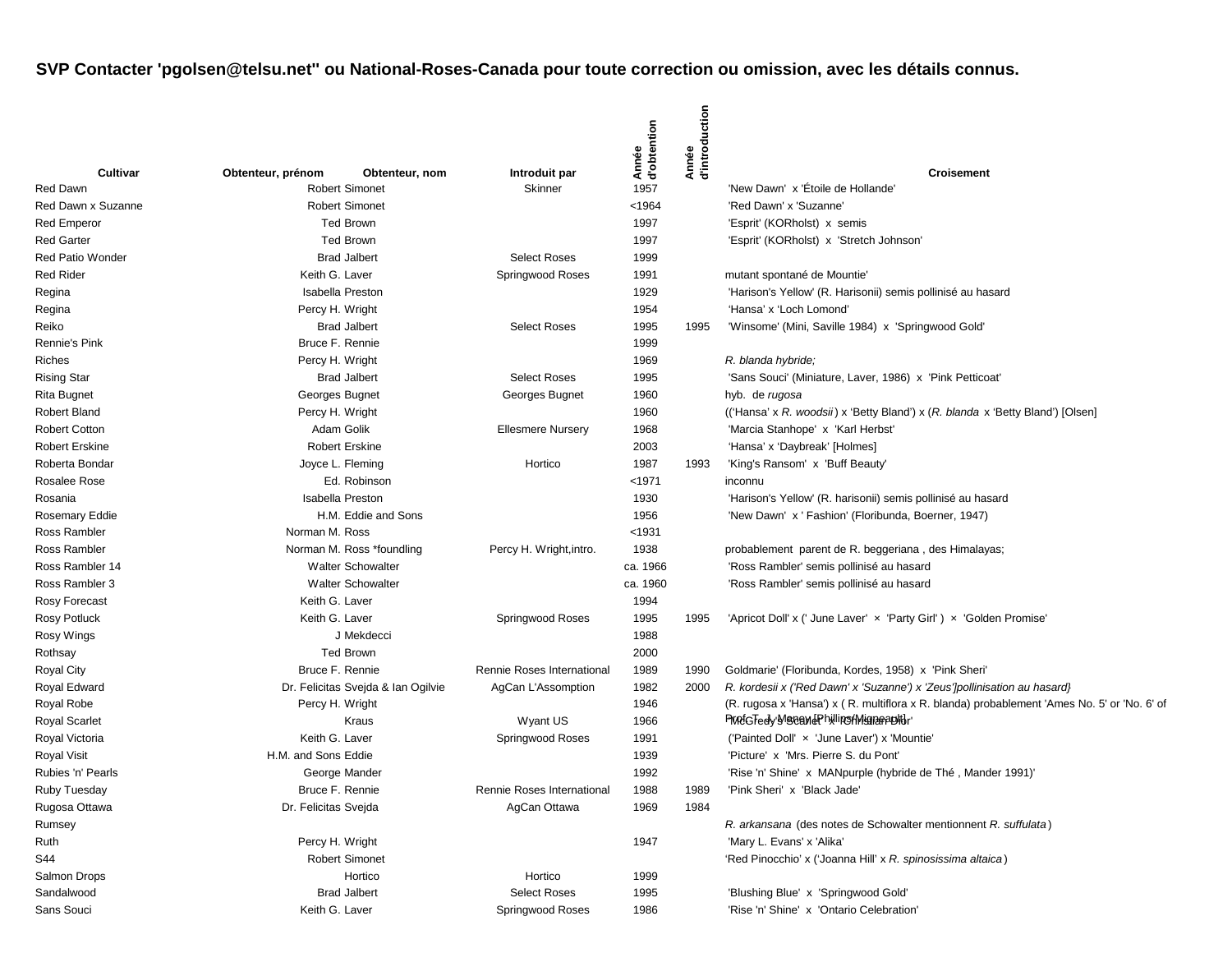|                        |                         |                                    |                            | Année<br>d'obtention | d'introduction<br>Année |                                                                                                  |
|------------------------|-------------------------|------------------------------------|----------------------------|----------------------|-------------------------|--------------------------------------------------------------------------------------------------|
| Cultivar               | Obtenteur, prénom       | Obtenteur, nom                     | Introduit par              |                      |                         | <b>Croisement</b>                                                                                |
| Saskabec (Tant Mieux)  | Percy H. Wright         |                                    | Gilles Gailloux.           | 1984                 |                         | R. gallica (?) Grandiflora [Phillips/ Migneault] OU 'Tant Mieux' Wright - Gailloux, R. gallica x |
| <b>Scarlet Pearl</b>   |                         | George Mander                      | <b>Christie Nursery</b>    | 1993                 | 1993                    | <b>Maria Asteria HB rightRefled de Thé semis (315)</b>                                           |
| <b>Scarlet Ranger</b>  | Percy H. Wright         |                                    |                            | c 1960               |                         | R. blanda hybride [Olsen] OU hybride de R. laxa x hybride de Thé [Skinner] Un descendant         |
| <b>Scotch Yellow</b>   | Percy H. Wright         |                                    |                            | 1950                 |                         | deto'GrowsmandTeplitz' x (R. laxa x R. gallica) (P. Wright corresp. avec W. Schowalter           |
| Scugog Sunrise         |                         | <b>Brad Jalbert</b>                | <b>Select Roses</b>        | $\overline{?}$       |                         |                                                                                                  |
| Seager Wheeler         |                         | Percy H. Wheeler                   | Percy H. Wright            | 1947                 |                         |                                                                                                  |
| Secret Obsession       | Bruce F. Rennie         |                                    | Rennie Roses International | 1995                 |                         | semis x ' Innocent Blush'                                                                        |
| semis 153 (Lougheed)   |                         | Larry Lougheed                     |                            | 1988                 |                         |                                                                                                  |
| semis 1652 (Lougheed)  |                         | Larry Lougheed                     |                            | 1986                 |                         |                                                                                                  |
| semis 1685 (Lougheed)  |                         | Larry Lougheed                     |                            | 1996                 |                         |                                                                                                  |
| semis 1686 (Lougheed)  |                         | Larry Lougheed                     |                            | 1996                 |                         |                                                                                                  |
| semis 270 (Lougheed)   |                         | Larry Lougheed                     |                            | 1988                 |                         |                                                                                                  |
| semis 296 (Lougheed)   |                         | Larry Lougheed                     |                            | 1996                 |                         |                                                                                                  |
| semis 299 (Lougheed)   |                         | Larry Lougheed                     |                            | 1996                 |                         |                                                                                                  |
| September Pink         | Percy H. Wright         |                                    |                            | 1952                 |                         | (probablement) 'Hansa' x 'Mrs Anthony Waterer' WCSH History [Pittao]                             |
| Serene Bouquet         | Keith G. Laver          |                                    | Springwood Roses           | 1998                 | 1998                    | semis x 'Antique Gold'                                                                           |
| Serenity               |                         | <b>Ted Brown</b>                   |                            | 2000                 |                         | Playgirl', dans MRXI, Snetsinger est un Floribunda; pour Brown c'est un arbustif de 1999.        |
| Shades of Pink         | George Mander           |                                    |                            | 1985                 |                         | 'Robdans Hood' (hybride Musk, Pemberton, 1927) x 'Pascali'                                       |
| Sheila Fleming         | Joyce L. Fleming        |                                    | Hortico                    | 1989                 | 1995                    | 'Märchenland' x 'Montezuma' (Grandiflora, Swim, 1955)                                            |
| <b>Shellbrook Rose</b> | Albert J. Porter        |                                    |                            |                      |                         | R. acicularis                                                                                    |
| Sherlock Holms         | Hortico                 |                                    | Hortico                    | 2005                 |                         |                                                                                                  |
| Show Carpet            | Keith G. Laver          |                                    | Springwood Roses           | 1995                 | 1996                    | semis x semis                                                                                    |
| Sidney                 | Dr. Felicitas Svejda    |                                    | AgCan Ottawa               | 1969                 | 1977                    | 'Schneezwerg' x R.chinensis 'Old Blush'x 'Frau Dagmar Hartopp';                                  |
| Silken Laumann         | Keith G. Laver          |                                    |                            | 1993                 |                         |                                                                                                  |
| <b>Silver Phantom</b>  | Bruce F. Rennie         |                                    | Rennie Roses International | 1989                 |                         | Shocking Blue' x 'Angelglo'                                                                      |
| Simon Fraser           |                         | Dr. Felicitas Svejda & Ian Ogilvie | AgCan L'Assomption         | 1985                 | 1993                    | Documentation insuffisante                                                                       |
| Simonet's Double Pink  |                         | <b>Robert Simonet</b>              | Percy Wright               | $<$ 1954             |                         | R. macounii or R. woodsii x 'Mme. Georges Bruant' [Phillips/Migneault] 'Hansa' x 'Blanc          |
| Simonet's Thornless    |                         | <b>Robert Simonet</b>              |                            |                      |                         | Peublanda Gouharat Gowenadan R. In Wights Moose Range catalogue, undated) [Brian Porter]         |
| Skinner's Rambler      | Dr. Frank Leith Skinner |                                    | Univ. of NH                | 1955                 |                         | R. maximowicziana x Inconnu [Phillips/Migneault] Origdans is Skinner & University of New         |
| Skinner's Red          | Dr. Frank Leith Skinner |                                    | <b>Hugh Skinner</b>        |                      |                         | Haramsbirg Barant Porter (MR XI)]                                                                |
| Small Slam             | Keith G. Laver          |                                    |                            | 1984                 |                         | 'Nic-Noc' x 'Party Girl'                                                                         |
| Snow Bunting           |                         | <b>Ted Brown</b>                   |                            | 2000                 |                         |                                                                                                  |
| <b>Snow Princess</b>   | Keith G. Laver          |                                    | Springwood Roses           | 1991                 |                         | 'Regensberg' x ' June Laver'                                                                     |
| Snuggles               | Bruce F. Rennie         |                                    | Rennie Roses International | 1995                 | 1995                    | semis x semis                                                                                    |
| Solar Flare            |                         | Otto Pallek                        | Pallek                     | 1996                 |                         | Inconnu x 'Hot Pewter'                                                                           |
| Sparkling Fire         |                         | <b>Ted Brown</b>                   |                            | 2000                 |                         |                                                                                                  |
| Spencer's Delight      | Keith V. Spencer        |                                    |                            | 1998                 |                         | mutant spontané de 'Maid of Honour' (hybride de Thé, Weddle, 1986)                               |
| Spirit of Canada       | Joyce L. Fleming        |                                    | Hortico                    | 1989                 | 1995                    | 'Bambula' x 'Red Max Graf'                                                                       |
| Spirit of Vanciuver    |                         | <b>Brad Jalbert</b>                | <b>Select Roses</b>        | 2006                 |                         | ?                                                                                                |
| Springwood Beauty      | Keith G. Laver          |                                    | Springwood Roses           | 1995                 | 1995                    | semis x ' Apricot Doll'                                                                          |
| Springwood Classic     | Keith G. Laver          |                                    | Springwood Roses           | 1998                 | 1999                    | semis x semis                                                                                    |
| Springwood Coral       | Keith G. Laver          |                                    | Springwood Roses           | 1987                 | 1990                    | 'Helmut Schmidt' x 'Potluck'                                                                     |
|                        |                         |                                    |                            |                      |                         |                                                                                                  |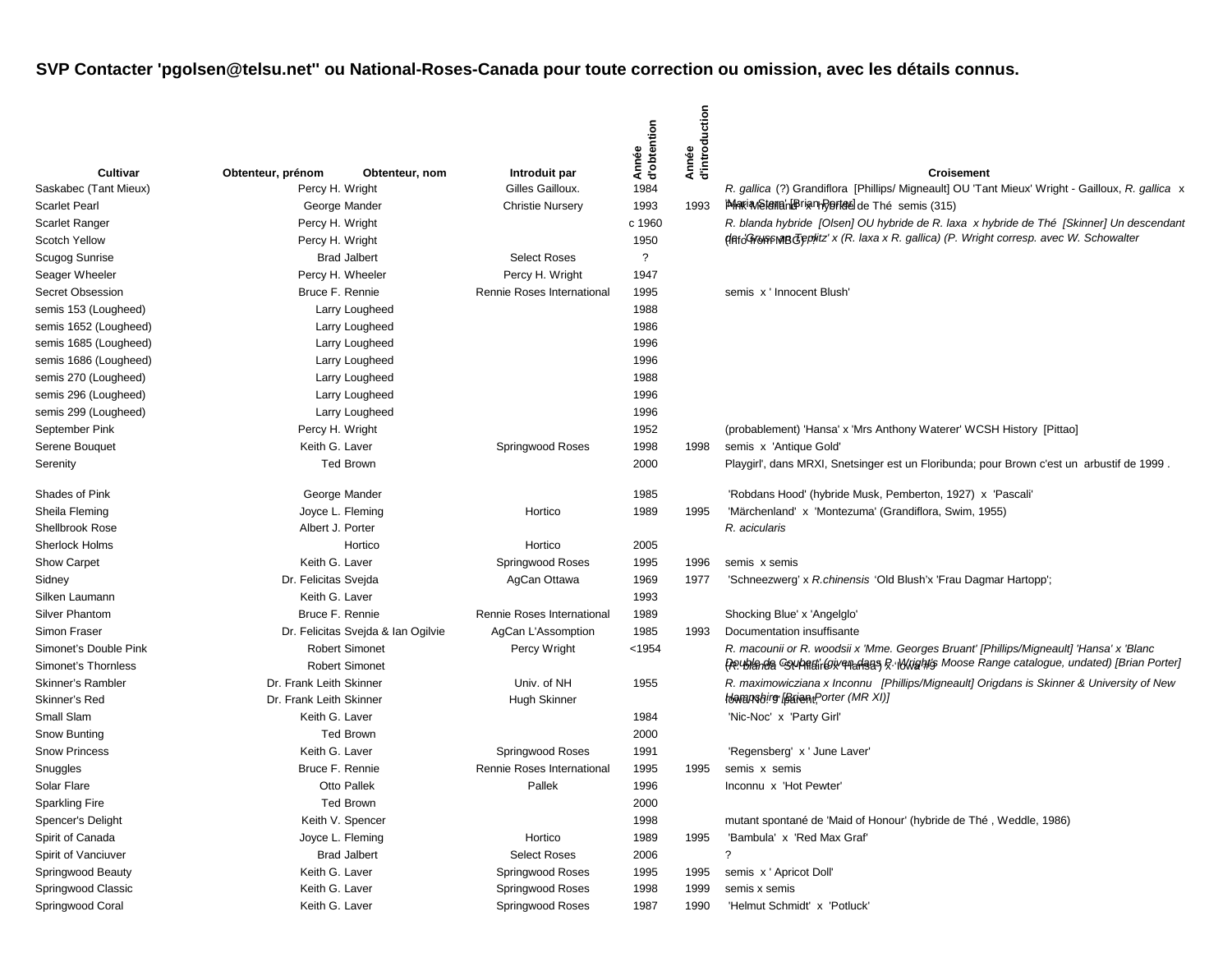|                           |                                   |                         |                            | Année<br>d'obtention | Année<br>d'introduction |                                                                                          |
|---------------------------|-----------------------------------|-------------------------|----------------------------|----------------------|-------------------------|------------------------------------------------------------------------------------------|
| <b>Cultivar</b>           | Obtenteur, prénom                 | Obtenteur, nom          | Introduit par              |                      |                         | <b>Croisement</b>                                                                        |
| Springwood Gold           | Keith G. Laver<br>Keith G. Laver  |                         | Springwood Roses           | 1989                 |                         | 'Rise 'n' Shine' x 'June Laver'                                                          |
| Springwood Mauvette       | Keith G. Laver                    |                         | Springwood Roses           | 1995<br>1992         | 1996                    | 'Blue Ice' x semis                                                                       |
| Springwood Pink           |                                   |                         | Springwood Roses           |                      |                         | 'Maurine Neuberger' x ('June Laver' x 'Ontario Celebration')                             |
| Springwood Purple         | Keith G. Laver                    |                         | Springwood Roses           | 1990                 | 1991                    | June Laver' x 9'Small Slam' x 'Mountie'0<br>'Small Slam' x 'Mountie'                     |
| Springwood Red            | Keith G. Laver<br>Keith G. Laver  |                         | Springwood Roses           | 1988                 | 1990                    | semis x semis                                                                            |
| Springwood Red Victor     | Keith G. Laver                    |                         | Springwood Roses           | 1995                 | 1995                    |                                                                                          |
| Springwood Ruby           |                                   |                         | Springwood Roses           | 1993                 | 1993                    | ('Breezy' x ' June Laver') x ('June Laver' x 'Ontario Celebration')                      |
| Springwood White          | Keith G. Laver<br>Bruce F. Rennie |                         | Springwood Roses           | 1991                 |                         | 'Loving Touch' x 'June Laver'                                                            |
| <b>Strawberry Delight</b> |                                   |                         | Rennie Roses International | 1989                 | 1990                    | 'Little Darling' x 'California Dreaming'                                                 |
| <b>Striped Festival</b>   | Keith G. Laver                    |                         | Springwood Roses           | 1998                 |                         |                                                                                          |
| <b>Striped Pet</b>        | Keith G. Laver                    |                         | Springwood Roses           | 1993                 | 1993                    | June Laver' x ('June Laver' x 'Ontario Celebration')                                     |
| <b>Summer Festival</b>    | Keith G. Laver                    |                         | Springwood Roses           | 1997                 |                         | semis x 'Painted Doll'                                                                   |
| <b>Summer Scent</b>       | Bruce F. Rennie                   |                         | Rennie Roses International | 1989                 | 1990                    | 'Paul Shirville' x semis                                                                 |
| Summer Wedding            |                                   | <b>Brad Jalbert</b>     | <b>Select Roses</b>        | 1995                 | 1996                    | 'Maurine Neuberger' x 'Sexy Rexy'                                                        |
| Sun Chariot               |                                   | <b>Brad Jalbert</b>     | <b>Select Roses</b>        | 1995                 | 1996                    | 'Pink Petticoat' x ' Bright Smile'                                                       |
| <b>Sun Princess</b>       | Keith G. Laver                    |                         | Springwood Roses           | 1984                 |                         | ('Dwarf King '78' x 'Starina') x 'Lemon Delight'                                         |
| Super Cascade Coral       |                                   | <b>Brad Jalbert</b>     | <b>Select Roses</b>        | 1996                 | 1997                    | 'Orange Honey' x 'Sexy Rexy'                                                             |
| Survivor                  | Dr. Felicitas Svejda              |                         | AgCan Ottawa               | 1975                 |                         | Hybride de R. kordesii .?                                                                |
| Suzanne                   | Dr. Frank Leith Skinner           |                         |                            | 1950                 |                         | F2 hyb.: R. laxa x R spinosissima altaica                                                |
| Sweet Adeline             |                                   | <b>Robert Erskine</b>   | spin                       | >1954                |                         | 'Will Alderman' x 'Victory Year'                                                         |
| <b>Sweet Butterfly</b>    | Keith G. Laver                    |                         | Springwood Roses           | 1989                 |                         | ('Dwarfking' x 'Baby Katie') x ('Small Slam' x 'Mountie')                                |
| <b>Sweet Marie</b>        |                                   | <b>Robert Erskine</b>   |                            |                      |                         | 'Will Alderman' x 'Victory Year'                                                         |
| <b>Sweet Saffron</b>      | James A. "Tony" Denton            |                         |                            | 2003                 |                         | 'Amber Sunset' x 'Luis Desamero'                                                         |
| <b>Sweet Scent</b>        | Bruce F. Rennie                   |                         | Rennie Roses International | 1993                 | 1994                    | 'Party Girl' x 'Silver Phantom'                                                          |
| Sylvander                 |                                   | <b>Isabella Preston</b> | AgCan Ottawa               | 1922                 | 1938                    | semis de R. Harisonii pollinisé au hasard                                                |
| Sydney                    | Dr. Felicitas Svejda              |                         | AgCan Ottawa               | 1969                 | 1977                    | Old Blush' x 'Frau Dagmar Hartop'                                                        |
| <b>Tangerine Mist</b>     | Bruce F. Rennie                   |                         | Rennie Roses International | 1987                 | 1988                    | ('Avandel' x semis) x 'Gold Mine'                                                        |
| Tara Red                  |                                   | Adam Golik.             | Dynarose                   | 1974                 |                         | 'Peace' x 'Charles Mallerin'                                                             |
| <b>Tender Mercy</b>       | Bruce F. Rennie                   |                         |                            | 1995                 | 1992                    | 'California Dreaming x *semis                                                            |
| <b>Tenderly Yours</b>     | Bruce F. Rennie                   |                         | Rennie Roses International | 1993                 | 1993                    | 'Party Girl' x 'Tooth of Time'                                                           |
| Thanx Mum                 | Julius J. Muha                    |                         | Hortico                    | 1998                 | 1998                    | 'Lancome' x 'Stephen's Big Purple'                                                       |
| The Colour Purple         |                                   | <b>Brad Jalbert</b>     | <b>Select Roses</b>        | 2004                 | 2004                    | 'Loving Touch' x ' Rubies 'n' Pearls'                                                    |
| The Malahide Castle Rose  |                                   | Rictard W. Cartwright   |                            | 1999                 |                         | semis de 'Robdans Hood' pollinisé au hasard (hybride Musk, Pemberton, 1927)              |
| <b>Thelma's Glory</b>     |                                   | <b>Brad Jalbert</b>     | <b>Select Roses</b>        | 2004                 |                         | Anytime' x 'Flower Carpet'                                                               |
| Thérèse Bugnet            | Georges Bugnet                    |                         | Percy Wright               | 1941                 | 1950                    | (R. acicularis x R. rugosa var kamtchatica) x 9(R. amblyotis x R. rugosa plena) x 'Betty |
| <b>Tidal Wave</b>         |                                   | <b>Ted Brown</b>        |                            | 2004                 |                         | <b>ENay Highenburg'</b> x semis                                                          |
| <b>Tiger Paws</b>         | Keith G. Laver                    |                         | Springwood Roses           | 1994                 | 1994                    | 'Painted Doll' x semis                                                                   |
| <b>Timeless Delight</b>   | Bruce F. Rennie                   |                         | Rennie Roses International | 1995                 | 1996                    | 'Party Girl' x 'Paul Shirville'                                                          |
| Tommy Thompson            |                                   | Adam Golik.             | Dynarose                   | 1974                 |                         | 'Queen o' the Lakes' x 'Tropicana'                                                       |
| Tooth of Time             | Bruce F. Rennie                   |                         | Rennie Roses International | 1989                 | 1990                    | 'Party Girl' x 'Paul Shirville'                                                          |
| Touché                    | Keith G. Laver                    |                         | Springwood Roses           | 1995                 | 1996                    | semis x semis                                                                            |
| <b>True Gold</b>          | Keith G. Laver                    |                         | Springwood Roses           | 1997                 |                         | 'Antique Gold' x 'Yellow Bouquet'                                                        |
| U.P. Hedrick              |                                   | Isabella Preston        | AgCan Ottawa               | 1926                 | 1932                    | R. spinosissima altaica x 'Betty Bland'(possibly)                                        |